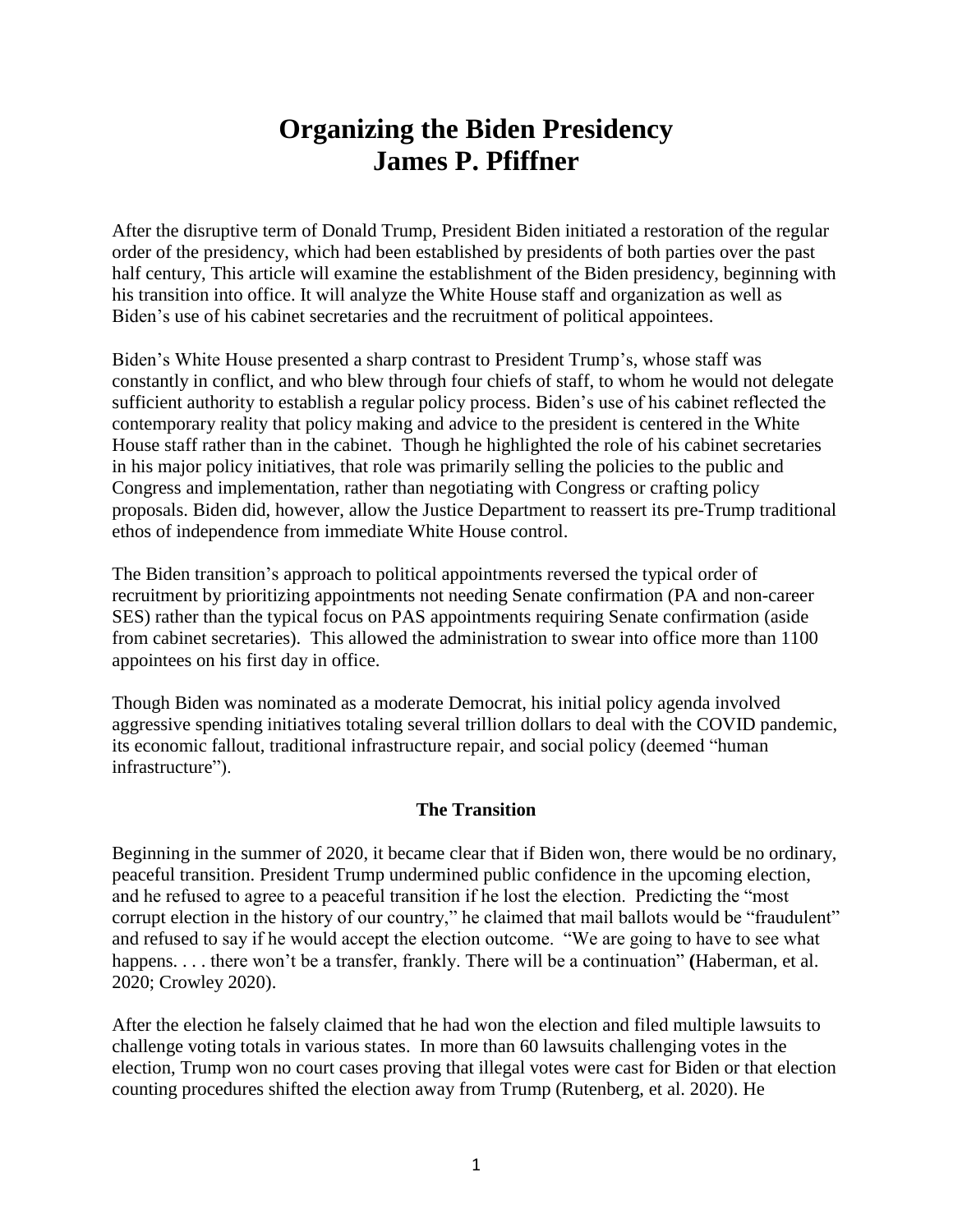personally pressured state and local election officials as well as governors and legislators to reverse established vote totals. When these efforts were unsuccessful, he encouraged members of Congress not to count electoral votes that had been certified by the states he had lost. He even considered using military force to change the election. Finally, on January 6, 2021, he incited a mob of his supporters to attack the Capitol to prevent Congress from confirming Biden's victory (for details and documentation, see Pfiffner 2021a).

Despite Trump's efforts to invalidate and overturn the election, the Biden presidency hit the ground running. The groundwork for establishing the Biden presidency was laid during preparation for the transition before and after the election of 2020. Despite President Trump's attempts to reverse the election and thwart the incoming administration, Biden's operation was highly successful.

Presidential transitions prior to the 1960s tended to be relatively informal, and winning candidates often took time off to recuperate from the rigors of the campaign (Henry 1960). After John Kennedy had to spend some of his personal money for staff support after winning the 1960 election before taking office, Congress passed the Presidential Transition Act of 1963, which provided public funding for incoming and outgoing administrations. Jimmy Carter was the first president to set aside funds from his campaign before the election to prepare for governing, primarily for personnel vetting. However, his administration did not benefit from all of the preparation when disputes broke out between campaigners and transition workers.

Ronald Reagan was much more systematic, and appointed Pendleton James to set up a largescale personnel operation in April of 1980, well before Reagan had formally won the nomination. With James's operation as well as many task forces and transition teams, the number of transition personnel at transition headquarters was well over 500 people. Consequently, Reagan's transition into office, though not necessarily smooth, was very effective (Pfiffner 1996).

Bill Clinton ran his transition from Little Rock, Arkansas and spent much of his time interviewing potential nominees for his cabinet and exploring policy options. In doing so, he neglected setting up his White House staff until January 1993, which slowed his transition into office. George W. Bush, despite the disputes over the outcome of the 2000 election, sent Dick Cheney up to Washington immediately after the election to begin work on presidential appointments. Cheney's government experience allowed Bush to take office effectively, despite the delay caused by the disputed Florida election.

The gold standard for effective interparty transitions was set by George W. Bush in 2008, when he instructed his administration to do everything possible to help the incoming Obama administration prepare for taking power (Kumar 2015). The level of cooperation between the incoming and outgoing administrations was unprecedented and allowed Obama to take office effectively in 2009.

Although President Obama issued similar orders to his administration after Trump won the 2016 election, the incoming Trump people did not take advantage of the offer of help (Lewis 2018). Trump did not believe that he needed any preparation, though he allowed Chris Christy to raise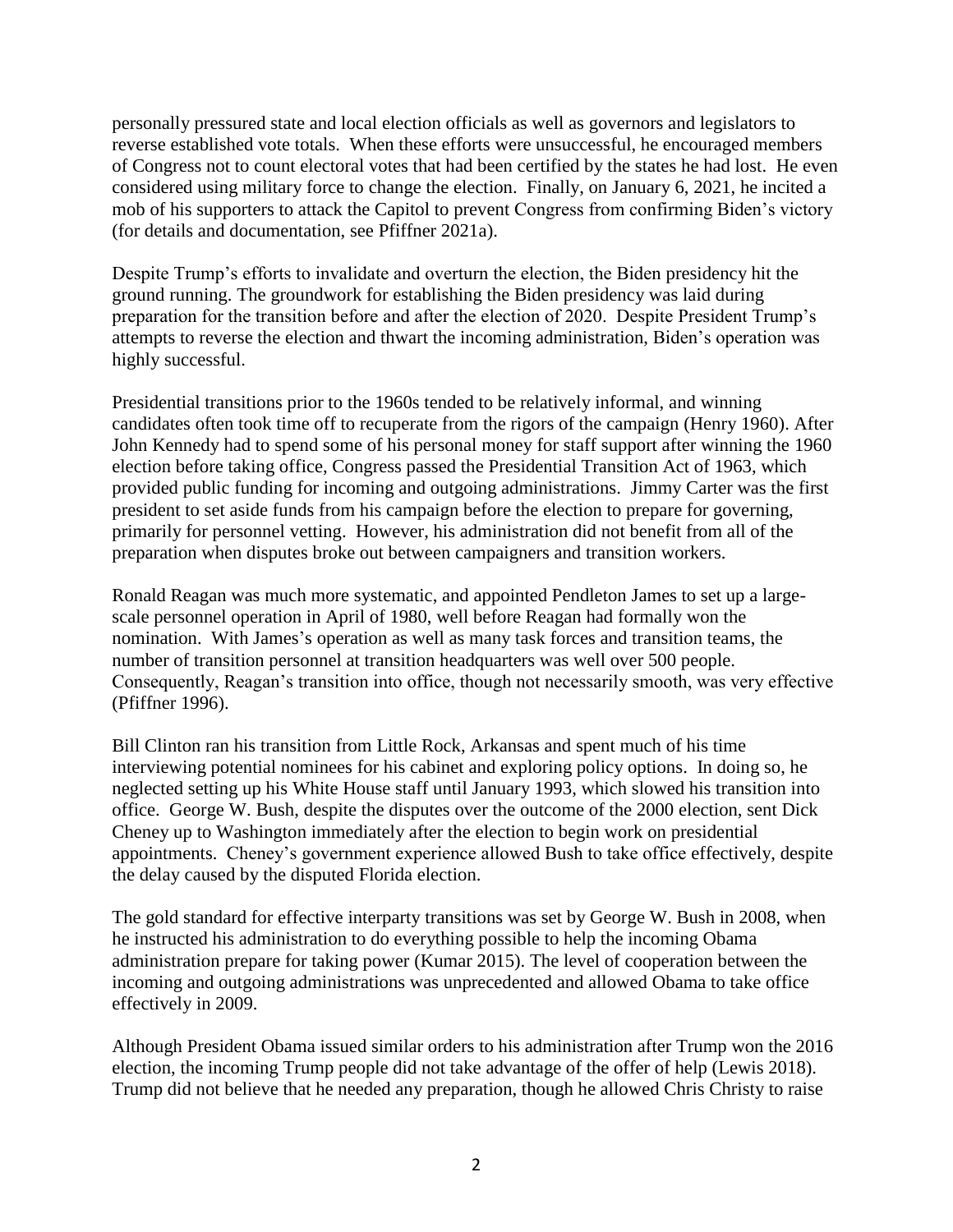funds and make preparations for vetting of potential nominees for Trump administration appointments. Immediately after the election, however, Trump threw out Christy and his vetted list of potential nominees and placed Vice President Pence in charge of the transition. Because of this and because of Trump's disdain for organization, his transition into office was the worst in the past half century.

Biden, with his intimate knowledge of the presidency, knew how important it was to prepare systematically for taking office. Ted Kaufman, one of Bidens advisors for many years who was appointed to serve the final two years of Biden's Senate term from 2009 to 2011, began preparation for a possible transition early in 2020. Kaufman was ideally suited for the job since he had been author of the Pre-Election Presidential Transition Act of 2010. The Presidential Transitions Improvement Act of 2015, which provided additional resources and mandates for transition preparation, was named after him.

After Bernie Sanders dropped out of the Democratic primary, Biden asked Kaufman, "Do you think it's time to start the transition?" (Kumar 2021, 4). Kaufman then brought in Mark Gitenstein, with whom he had been discussing a possible Biden transition operation. They then brought in Jeffrey Zients and Yohannes Abraham and other experience professionals to organize the full operation. They eventually recruited 1,500 transition staffers, including volunteers (Kumar, 2021; Kaufman 2021).

Kaufman and his colleagues met virtually and in secret to make preparations, primarily to vet personnel for possible appointments. Since they knew that appointments of PAS positions would be slow, they decided to focus on PA positions, which could be made as soon as Biden took office. By inauguration day, they had interviewed more than 8,000 people and had 1,136 PA appointments ready, including 206 White House staffers, on inauguration day (Kaufman 2021; Kumar 2021,9; Tenpas 2021c),

One reason for their success was careful coordination between transition and campaign operations. Natural friction usually occurs between campaigners who focus on winning the election and transition workers who can be seen as dividing up the spoils of victory before the battle has been won. These natural tensions were overcome through regular meetings and mutual trust (Kumar 2021) and Kaufman's admonition, "the transition does not make news, the campaign does" (Kaufman 2021).

Agency review teams (previously called beachhead or transition teams) totaling more than 500 people were set up to provide liaison with executive branch departments and agencies. Despite President Trump's resistance to the election outcome, White House staffer Chris Liddell and Mary Gibert, the GSA Federal Transition Coordinator, provided low key cooperation. After the delayed "ascertainment" of the election outcome by GSA Director Emily Murphy on November 23, the agency review teams were able to gain access to departments and agencies to prepare for new leadership.

In sum, despite Trump's resistance, the transition was so successful in preparing Biden's taking office because of the deep experience of the transition leaders and their relationship with the president elect. Their preparation was thoroughly professional and carried out with very low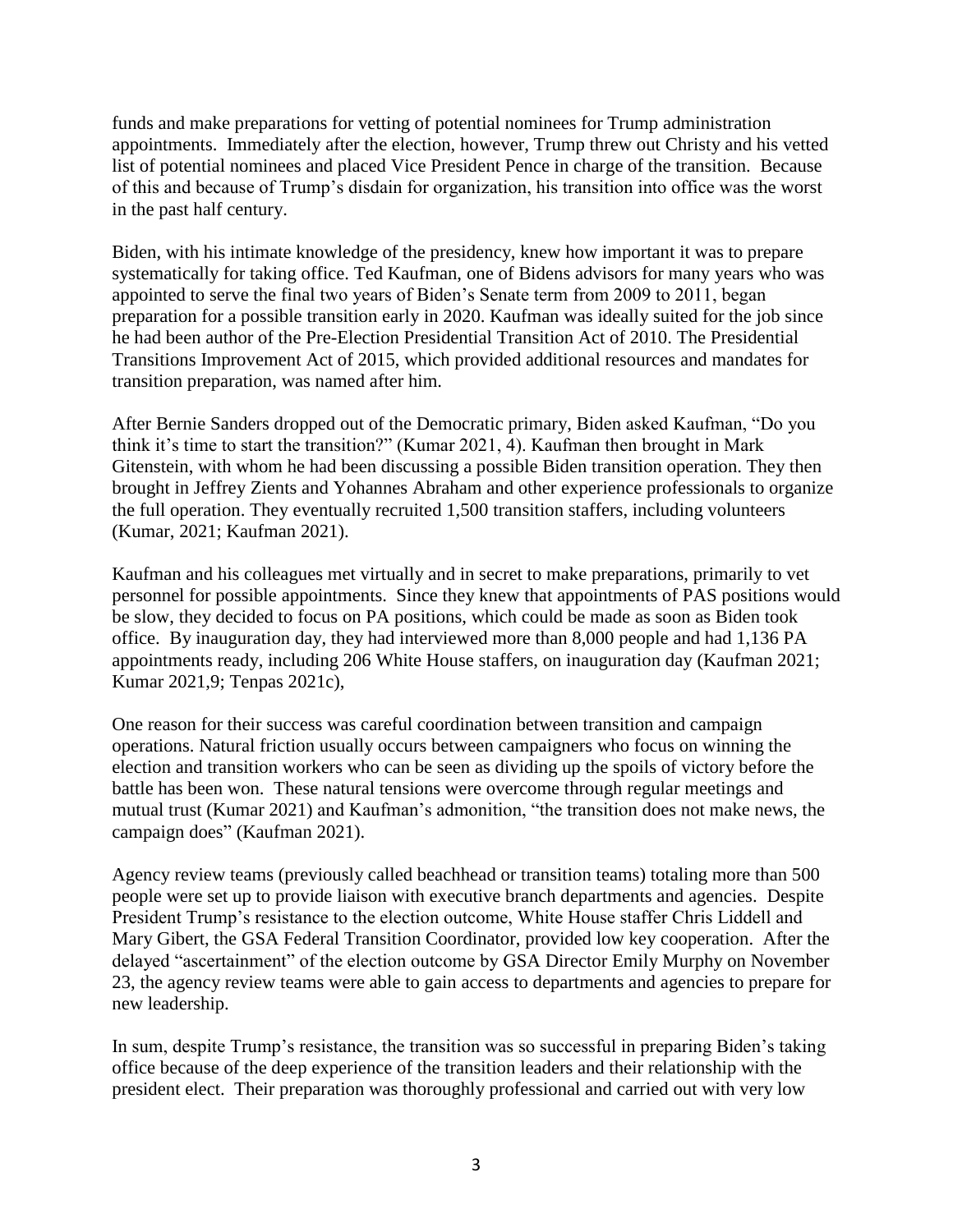public visibility. In contrast, the Trump transition was marred by the sudden change in leadership, their lack of experience, and infighting between Trump followers and traditional Republicans.

## **White House Staff and Organization**

Biden's White House represents a return to the "regular order," common to presidencies over the past half century, which Trump rejected because his scorn for any sort of policy process. This regular order was characterized by Wallcott and Hult (2005) as the "standard model" of White House organization, including a modified hierarchical organization that structures the policy process and decision making to ensure that the president has the broad range of advice necessary for informed decision making. This model is characterized by a strong (but not domineering) chief of staff and several top aides having direct access to the president (Hess and Pfiffner 2021).

## *White House Staff*

One of the advantages of the careful transition preparation was that Biden and Harris had designated 100 members of the White House staff by the end of 2020 (White House press release, 2021). Of the top 100 staffers in the Executive Office of the President at 100 days, 77 had experience in the executive branch, 74 had worked in the Obama administration and 62 had campaign or transition experience; 57 were women, 40 were non-white or Hispanic and 15 were African Americans (Tenpas 2021c).

According to the required report to Congress on the White House Office (due in the summer of 2021), Biden's listed a total of 567 White House staffers (in addition to more than 20 detailed from other agencies), more than the 377 under Trump and 487 under Obama (White House Office 2021; Andrzejewski 2021). Sixty percent of the White House staff (56% of senior staff) were women. Racially diverse White House staffers amounted to 44 percent of the White House Office (36% of the senior staff) (Egan 2021).

The effectiveness of Biden's WH staff was amplified by their having worked together in past administrations, and in particular, for Biden. This was in contrast to Trump's WH staff who were much less experienced in government and politics, which led to disorganization, back biting, and leaks (Pfiffner 2018; Hess and Pfiffner 2021). Despite the necessity of conducting meetings primarily on Zoom during its first six months, the new administration was able to move quickly on its policy agenda, because of the staffers shared experience with each other and the president.

In sum, Biden's White House staff had four advantages missing from the Trump White House: 1) deep experience at the top levels of government; 2) experience working for Biden himself; 3) familiarity with each other from previous government roles; and 4) ideologically, they had all worked in the policy main stream of their political party. Disagreements among the staff tended to fall along policy lines, rather than stemming from personal animus or vindictive leaks.

One of the advantages of the tight-knit White House staff was the lack of leaks that had plagued many other administrations, particularly the Trump White House. This discipline sprang from Biden's low key, no drama, persona (in contrast to Trump). It also reflected personal loyalty and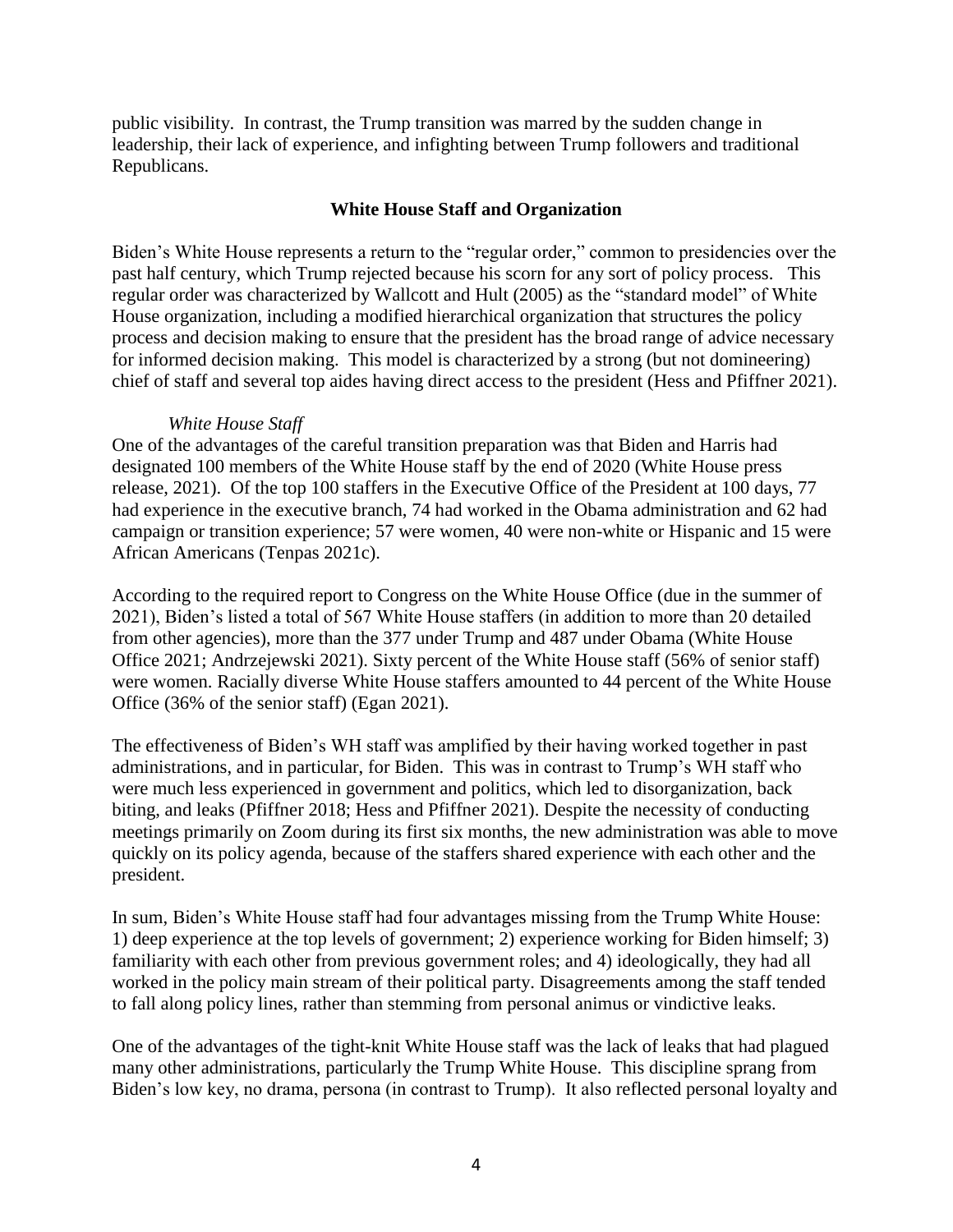the mutual trust that came from top White House aides' previous experience with each other as well as discipline imposed from the top by chief of staff Ron Klain. Of course, the tight knit staff led to complaints typical of White Houses that the president was being kept in a "bubble" and that access to him was being unduly constrained (Korecki and Lippman 2021).

The initial Biden White House resembled the "well-oiled machine" that Trump had bragged about, but never achieved.

## *Ron Klain as Chief of Staff*

As chief of staff, Ron Klain had the advantage of having been designated the week after Biden's electoral victory was determined, so he could begin organizing and staffing the White House. He had worked for Biden for decades in the Senate, on Biden's first presidential campaign, and was Biden's and Al Gore's chief of staff when they were Vice President. According to Klain, over his governmental career, he had worked for nine presidential chiefs of staff, more experience than any other chief of staff **(**Swisher 2021; Leibovich 2021). In addition, he also had the advantage of understanding the operation of the executive branch from his experience in handling President Obama's Ebola operation in 2014-2015.

Klain's deep background with Biden ensured that other staffers, cabinet secretaries, and members of Congress knew that he had the confidence of the president and could speak for him, in contrast to President Trump's chiefs of staff, who were frequently undercut by Trump (Pfiffner 2018). In the early months of the administration, Klain was the last person to see Biden at the end of the working day (Liptak, et al., 2021). Although he was clearly the most powerful person, short of the president, Klain insisted, "I'm a staff person, not prime minister" (Swisher 2021; Leibovich 2021).

Klain was known as a micro-manager, but not a domineering one, as were Sherman Adams, H.R. Haldeman, Donald Regan, or John Sununu (Pfiffner 1993). Just as James Baker kept in close touch with the conservative wing of the Republican Party for President Reagan, Klain was closely attuned to the progressive wing of the Democratic Party, in and out of the administration. Unlike some chiefs of staff, such as Dick Cheney, Jack Watson, or Andrew Card, Klain played a relatively public role; he was active on Twitter and on Sunday talk shows.

Part of the top-down discipline of Biden's White House was message control, which often entailed requiring journalists to confirm quotes of administration officials who spoke on background. While resented by the press, the practice minimized the types of backbiting leaks and walkbacks of statements that typified the Trump White House (Schorr 2021; Nuzzi 2021).

The chief of staff position was created by President Eisenhower in the 1950s. When he was elected, he drew on his military experience to invest a person with gatekeeping authority to settle issues that could be handled without direct presidential involvement. He chose Sherman Adams for that position because of his help in the 1952 campaign. Adams did what Ike wanted, but in a heavy-handed manner, which eventually alienated enough people so that when he got caught up in a scandal, he was forced to resign.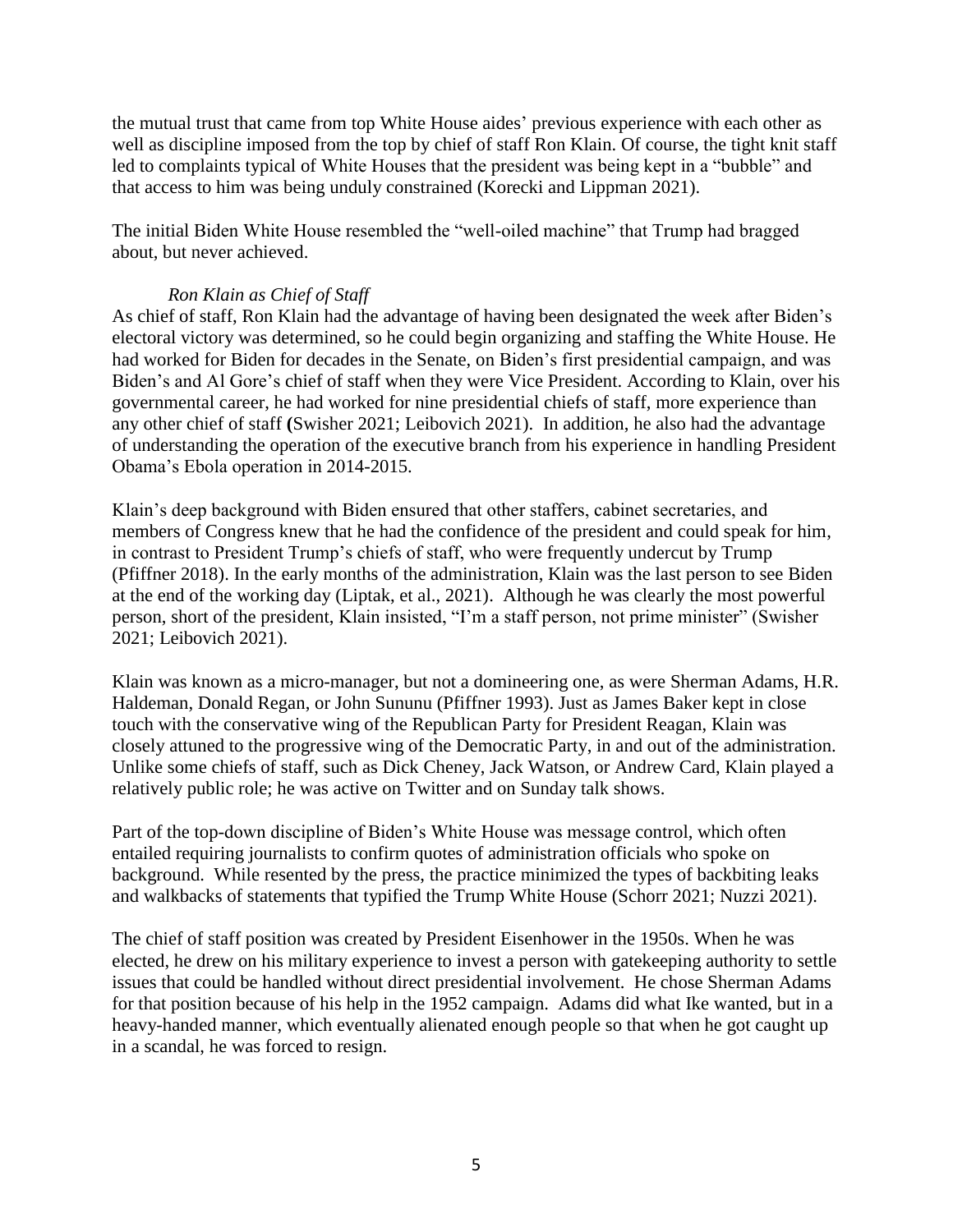In reaction to the Adams experience, Kennedy and Johnson chose not to employ a chief of staff and were able to run their presidencies without one; they wanted personal control of the White House and did not want any one person short of themselves in charge. Nixon reverted to the Eisenhower model, with H.R. Haldeman as chief of staff; Haldeman was a martinet in his conduct of the office. His role in Watergate brought him down, leading to his resignation and prison sentence. In reaction to Nixon and Haldeman, both Ford and Carter tried to run their White Houses without chiefs of staff, but both gave up after unsuccessful attempts. The main reason for their failure was the increase of the size of the White House Office under Nixon who had more than 500 people in the White House when he left office. Since the 1960s, the chief of staff position has been central to the operation of the presidency, but that does not mean that they were equally successful.

During President Reagan's first term, James A. Baker was perhaps the most successful occupant of the office. He was sure to keep Reagan's other top advisors, Michael Deaver and Edwin Meese, in the loop as well as paying close attention to First Lady Nancy Reagan. Baker's success contrasted sharply with Donald Regan, who was chief of staff during Reagan's second term. Regan was imperious and shut out other staffers with the pretense of "letting Reagan be Reagan." George H.W. Bush's White House was dominated by chief of staff John Sununu, who abused his power and alienated others who were important to the president, before he was forced to resign.

Intellectually, Bill Clinton knew that he needed a chief of staff, but he miscast his childhood friend, Mack McLarty, in the position, who by temperament ("Mac the Nice") was not suited for the role. After a year, Clinton realized his mistake and brought in Leon Panetta, who imposed order on the White House, including corralling Clinton's impulse to lengthy meetings without coming to closure.

George W. Bush appointed Andrew Card to be his chief of staff, who effectively ran the White House, but whose authority was overshadowed by Vice President Cheney, who was the major source of power, short of the president. The colorful Rahm Emanuel played a major role in President Obama's White House, guiding his legislative strategy and alienating cabinet secretaries, who resented being treated as Emanuel's "minions."

Donald Trump blew through four chiefs of staff in four years because he was unwilling to delegate to them sufficient authority to actually run the White House. Even former Marine general John Kelley, after valiant attempts to impose some order on the policy making process in the White House, was fired after 18 months because Trump refused accept any regular order in his White House (Pfiffner 2018).

Klain's service as Biden's chief of staff returned the position to the traditional formula for a successful presidency.He had firm control of the policy making process, but he did not insist on being the only conduit to the president. Several other staffers also had "walk in" privileges to the Oval Office, including Mike Donilon (the campaign's chief strategist), Steve Ricchetti (who had been with Biden since the 2012 campaign), and Bruce Reed (chief of staff when Biden was VP), each of whom had at least ten years of experience with Biden. (Korecki and Lippman 2021).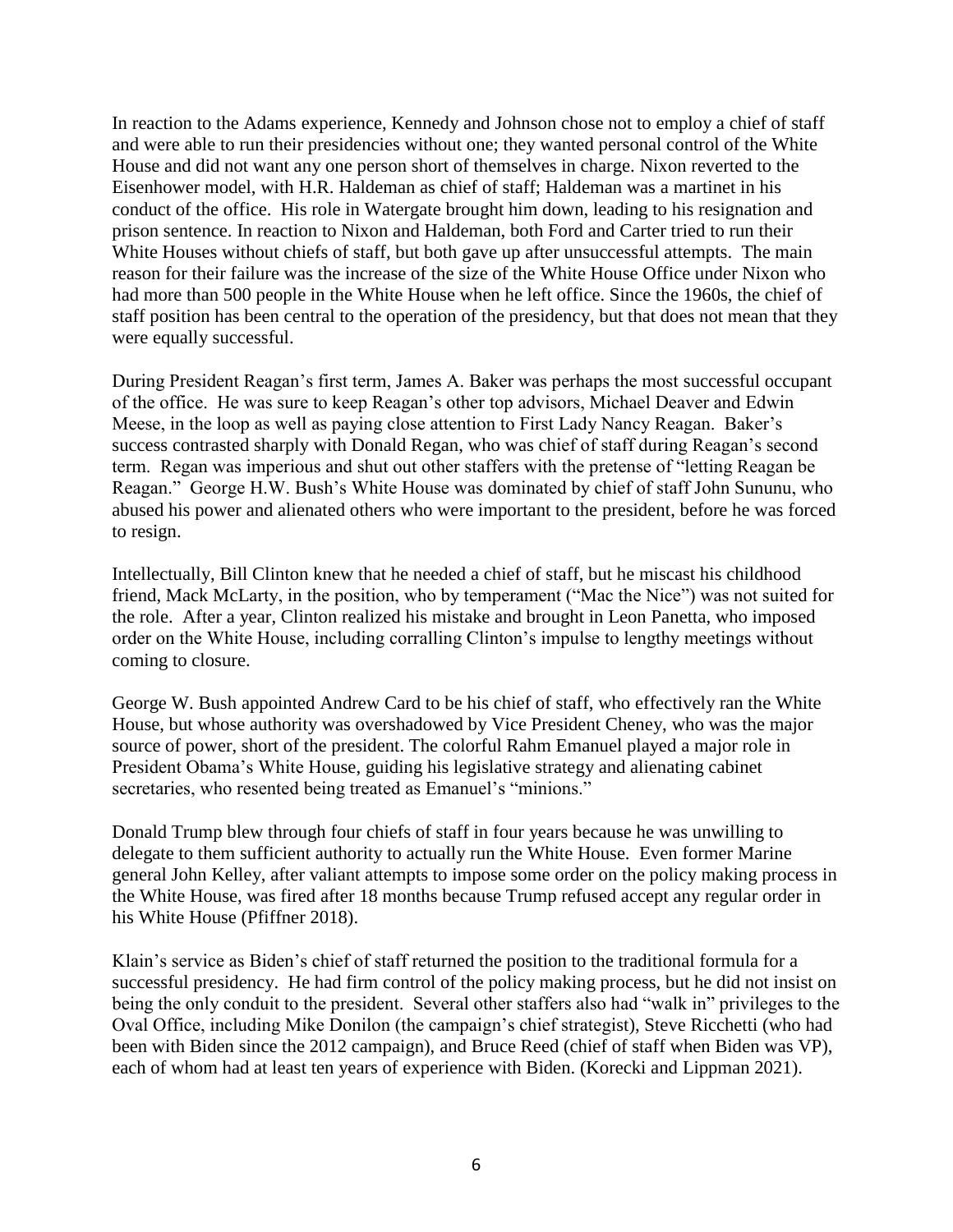#### *Biden Style*

Early in his administration Biden began most days with a workout with his trainer and watching news shows on TV. His workday schedule generally lasted from 9am to 7pm, and he often spent weekends at his home in Delaware (Parker 2021). In contrast, Trump often stayed up late into the night tweeting and did not get to the Oval Office until late in the morning. Biden had scheduled weekly luncheons with Vice President Harris, as Biden had when he was Obama's Vice President.

One of the marks of an effective White House is a regular policy process, and Klain provided that for Biden. Biden did not throw temper tantrums, like Trump often did, but he insisted on knowing the specifics of policy proposals explained in simple language that voters could understand.

Rather than an impulsive decision maker (thus similar to Obama but contrasting with Trump), Biden was deliberative. According to National Security Advisor Jake Sullivan, "You can never give [Biden] too much detail" (Shear, et al. 2021). For instance, despite pressure from liberals, he deliberated for weeks before reversing Trump's limits on refugee admissions to the United States. According to Jeffrey Zients, Biden insisted: "Bring me the news, good, bad and ugly ... I want the details" (Shear, et al. 2021).

## **The Cabinet**

President elect Biden had announced 12 of this cabinet nominees by the end of 2020 and the other three by January 7, though Senate confirmations for Biden took longer than most of his recent predecessors (only Trump was slower). Several factors contributed to the relative delay of confirmations. President Trump refused to accept the outcome of the election, and his resistance culminated in the assault on the Capitol on January 6. The partisan split in the Senate was not decided until the January 5, 2021 runoff elections in Georgia, in which two Democrats were elected. But the Senate (unlike the House) is a continuing body, so Republicans continued to chair the committees until an "organizing resolution," was reached. (Binder 2021). This did not happen until new Democratic Senators were sworn in on January 20, giving Democrats control of 50 of the 100 seats and allowing Vice President Harris to cast tie-breaking votes. These factors delayed hearings on Biden nominees for several weeks, and the impeachment of former President Trump also took up much Senate time in the first few weeks of the Biden administration (Jaffe 2021).

From Clinton through Obama, 95% of nominees to the cabinet had Senate hearings prior to inauguration (Condreay et al. 2021). Because of the delays mentioned, only five Senate hearings on Biden's nominees took place before inauguration (Hitlin 2021). Two weeks after his inauguration, Biden had only a third of his nominees confirmed, whereas Presidents Clinton, Bush, and Obama cumulatively had 90% of their cabinet nominees confirmed by the same time in their administrations (Hitlin, 2021). Only Trump was later with his nominations and had only four of his nominees confirmed within two weeks of inauguration (Hitlin 2021). Reflecting the careful transition vetting process, Biden was the only president since Ronald Reagan to have all of his initial nominees confirmed by the Senate (Kane 2021). Only cabinet level OMB nominee Neera Tanden had to be withdrawn for lack of Senate support.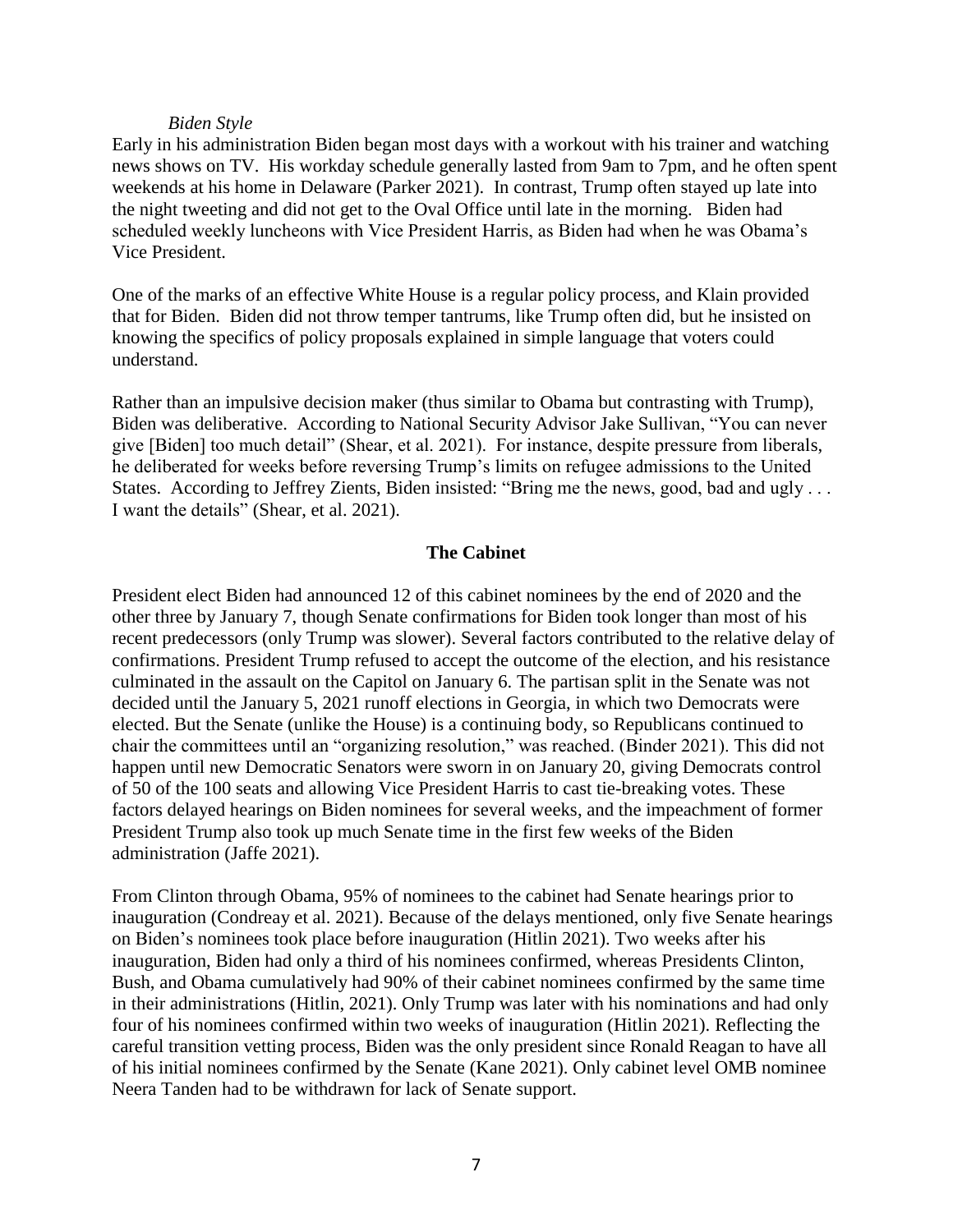During the transition, Biden promised, "I'm going to keep my commitment that the administration, both in the White House and outside in the Cabinet, is going to look like the country" (Merica 2020). In many ways, Biden kept his promise. Though the number of Biden's non-white cabinet members was the same as Presidents Clinton and Obama, he appointed more women to his initial cabinet than any previous president, with Janet Yellen at Treasury, Deb Haaland at Interior, Gina Raimondo at Commerce, Jennifer Granholm at Energy, and Marcia Fudge at HHS (Tenpas 2021c). Biden appointed three Latinos: Xavier Becerra at HHS, Alejandro Mayorkas at HHS, and Miguel Cardona at Education.

Biden also made several unprecedented appointments to his cabinet, with Yellen the first woman at Treasury, Haaland the first native American at Interior, Lloyd Austin the first African American at Defense, and of course the first woman and African American elected as Vice President, Kamala Harris.

In addition to cabinet secretaries, presidents often convey "cabinet status" on other high-level appointees in their administrations, both PA and PAS. Most recent presidents included the vice president, chief of staff, OMB director, and director of national intelligence (CIA director before DNI was created). Biden included these appointees as well as his ambassador to the UN, US Trade Representative, Small Business Administrator, Council of Economic Advisers chair, EPA administrator, and head of the Office of Science and Technology Policy (White House 2021).

During the transition Biden decided to involve his cabinet actively in his administration. According to senior advisor Anita Dunn, "That [was] a very deliberate decision. This is a president who wanted to make sure he had a cabinet that was fully empowered" (Karni 2021; Condon 2021). When introducing his major policy initiatives Biden singled out members of his cabinet to take the lead in advocating the policies to the public and Congress.

Biden's intention to use his cabinet members actively in his policy agenda echoed the promises of "cabinet government" in the 1970s and 1980s. Presidents Nixon, Ford, Carter, and Reagan each promised to return to the way that President Eisenhower used his cabinet in organizing his administration, which included some level of independence in the administration's policy agenda and in choosing their immediate subordinates, even though they were presidential appointees. But despite their idealistic early intentions, each of these presidents ended up centralizing control in the White House staff (Pfiffner 1996, 34-55).

A number of factors led to this centralization of control in the White House. First, the functions of the federal government grew significantly in the 1960s, with many programs and agencies added to the federal bureaucracy. Second, the White House Office had increased by several hundred staffers, in part because presidents wanted more personal control of the executive branch in order to manage the larger bureaucracies. Third, since many public policies involve more than one cabinet department, some coordinating mechanism had to settle disputes and impose order on governmental programs. As a result, White House staffers became the primary advisers for presidents, and the hundreds of staffers had closer access to the president than cabinet secretaries. Understandably, cabinet secretaries resented their diminished stature and clout, which resulted in inevitable friction between White House staffers and cabinet secretaries.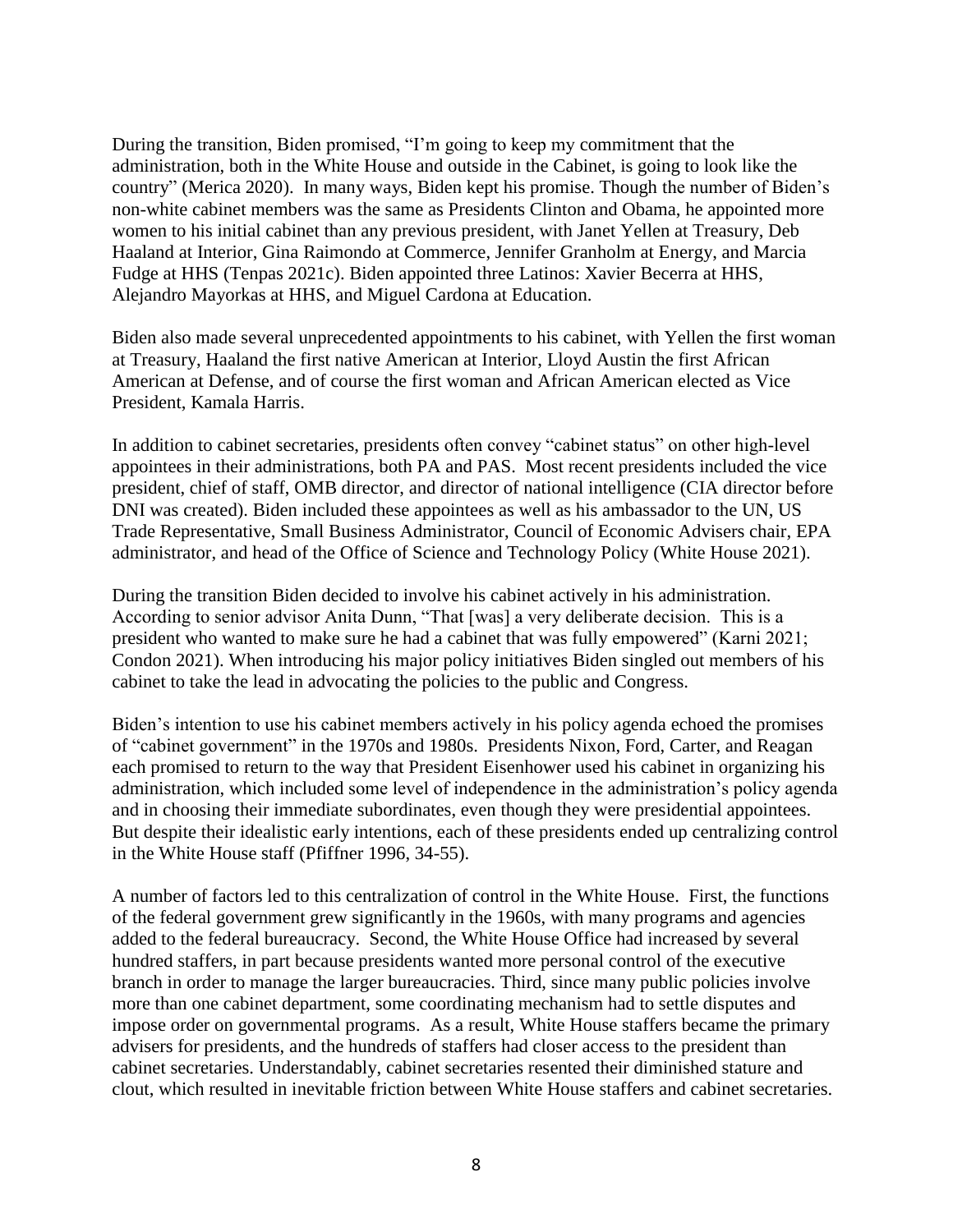In addition to advising the president, Cabinet secretaries had their hands full managing thousands of employees and billions of dollars.

Thus Biden did not depart from most of his modern predecessors in the role his cabinet played in his administration. He did, however, differ starkly from President Trump in several important respects. For one thing, in keeping with most of his predecessors, he appointed cabinet secretaries who were generally advocates for the areas of their responsibilities. In contrast, for most of his domestic cabinet, President Trump appointed people who were hostile to the traditional missions of their departments (Pfiffner 2018).

In addition, Biden got along well with his cabinet picks and did not undercut them publicly or treat them with contempt, as did President Trump. Trump often clashed publicly with his cabinet appointees, particularly Rex Tillerson (State) and Jeff Sessions (Justice), and unceremoniously fired a number of them by tweet. As a result, the turnover of Trump's cabinet secretaries was greater than in any recent administration. He fired ten cabinet secretaries, in addition to four resignations after the January 6 assault on the Capitol; only four stayed on for the full four year term (Tenpas 2021a). Trump also filled his cabinet with more "acting" secretaries than any other president (Condon 2021).

## *White House* "*Czars"*

Recent presidents have increased the use of special, temporary "czars" to take the lead on specific policy initiatives. These czars are most often members of the White House staff (permanent or temporary) and not confirmed by the Senate. These appointments can help the president by publicly symbolizing the importance of a policy area to the president and provide a focus for presidential initiatives. Czars can use their positions to coordinate policy among different executive branch agencies. The potential downside is that their influence is dependent on their access to the president (who cannot give them all full attention) and the czars can confuse who authoritatively speaks for the president (Pfiffner 2009; Sollenberger and Rozell 2021).

In addition to White House leadership of the major legislative initiatives dealt with below, Biden turned to his White House staff rather than his cabinet for his most important policy initiatives. Biden's climate policies were dominated by climate "czar" Gina McCarthy and her staffers and special climate envoy John Kerry, rather than by EPA Director Michael Regan (Thompson et al. 2021). Brian Deese, chair of the National Economic Council and Susan Rice, chair of the domestic policy council were as influential in economic policy as Treasury Secretary Janet Yellen (Thompson, et al. 2021). Senior advisor Gene Sperling was charged with overseeing the implementation of the \$1.9 trillion American Rescue Plan (a role that Biden had played for Obama's stimulus plan when he was vice president.) Although implementation of the plan was under the jurisdiction of the Treasury Department and IRS, it made sense for a White House person to oversee coordination with other departments and agencies.

White House control of policy was highlighted in Biden's appointments of special envoys for foreign policy issues, bypassing Foreign Service Officers and political appointees in the State Department. In his first several months in office, Biden appointed special envoys for the Horn of Africa, Libya, Yemen, the Northern Triangle, Iran, and climate change. These special envoys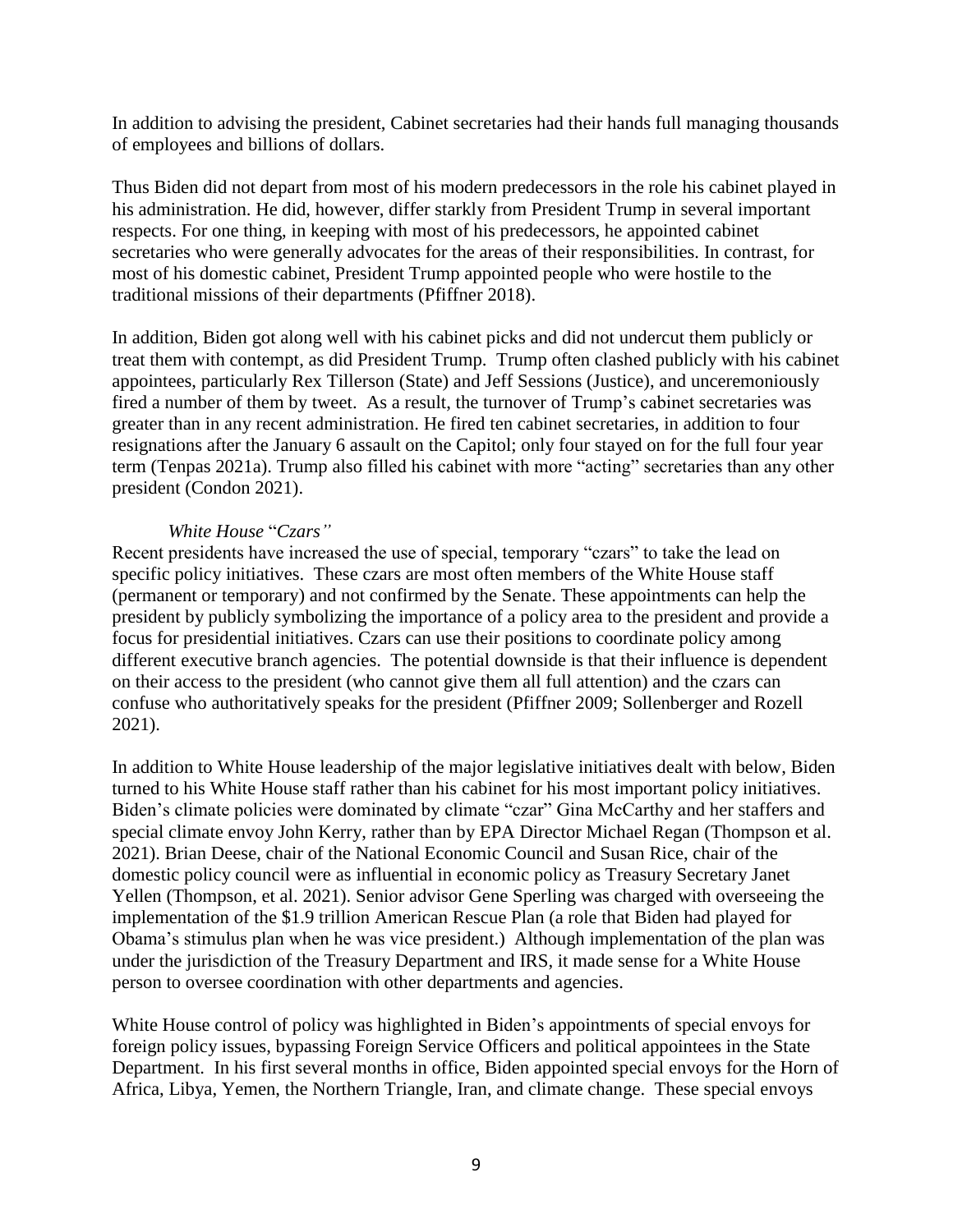supplemented nine already existing special envoy positions. It could be argued that the proliferation of envoy positions increased the complexity of policy making and fostered turf wars in the State Department and other departments (Bruen and Ereli 2021).

Thus Biden's early relations with his cabinet resembled the way previous presidents had used their cabinets over the past half century. That is, he emphasized their importance in his administration and occasionally sought their policy input, but the focus of policy making was clearly in the White House. With few exceptions White House staffers dominated advice to the president and coordinated cabinet input.

## *Justice Department*

These examples of White House control of the cabinet contrast with Biden's relationship to the Department of Justice. The Justice Department is an outlier among other cabinet agencies because of the sensitivities of the power of law enforcement. In the beginning of his administration, President Biden signaled that he would grant much more autonomy to the DOJ than had the Nixon or Trump administrations. His stance was in line with the DOJ ethos that had developed in administrations after Nixon and before Trump.

The relationship between the president and the Justice Department has always been sensitive. As head of the executive branch, the president legitimately provides overall policy direction of DOJ. On the other hand, specific decisions about the application of justice, e.g. whether to investigate or prosecute individuals should be made on the legal merits of the case at hand, not on the personal political wishes of the president. One landmark of authoritarian regimes is the use of the legal system to reward friends and punish political enemies of the chief executive. In the 1970s the Nixon administration was known for abusing presidential authority over DOJ to aid the political interests of the president. After that era of abuse, DOJ developed an ethos of insulating itself from political manipulation by creating administrative barriers to communications between White House personnel and the department (Pfiffner 2021b).

These norms, expectations, and ethos were violated by President Trump in numerous ways. He publicly declared his exclusive, proprietary control over the Justice Department, "I have absolute right to do what I want to do with the Justice Department" (CBS News 2017). Most significantly, Trump fired FBI Director James Comey to thwart his investigation of connections between Trump's campaign and Russia and later tried to interfere with Special Counsel Robert Mueller's investigation. He tried to pressure the Justice Department to falsely affirm that the 2020 election was corrupt (Benner 2021). Trump also publicly attempted to intervene in specific DOJ decisions about investigations and prosecutions.

In the 2020 campaign Biden accused Trump of treating the Justice Department as his "own law firm," and during the transition, he told his nominees for the Justice Department "You are not the president's or the vice president's lawyers. Your loyalty is not to me. It is to the law. To the Constitution. The people of this nation. To guarantee justice" (Ewing and Naylor NPR; Feuer and Weiser 2021). Attorney General Merrick Garland himself declared that he would "show the American people by word and deed that the Department of Justice pursues equal justice and adheres to the rule of law" (Jurecic 2021). Garland seemed to bend over backwards not to be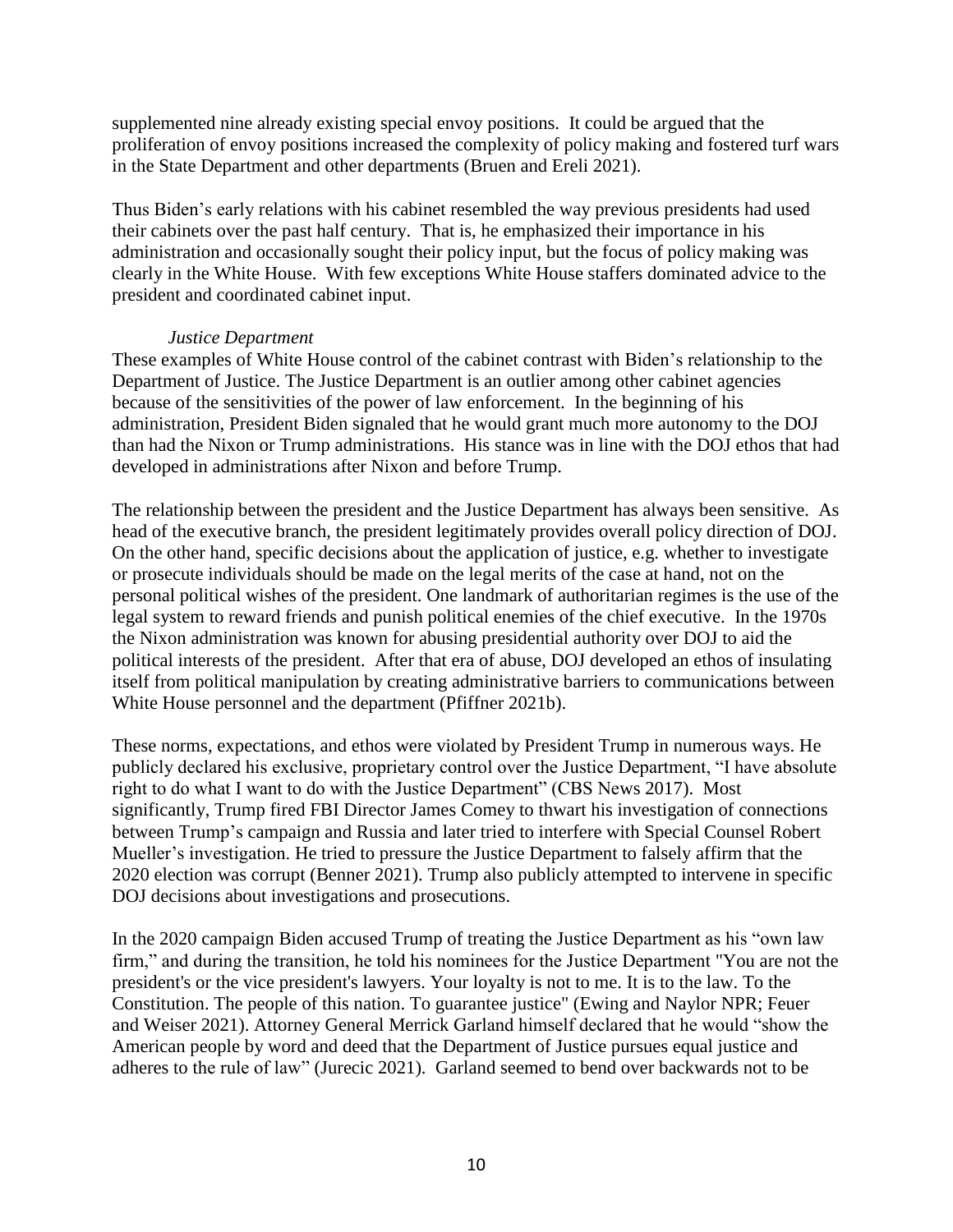seen as taking any actions that would imply political retribution against the Trump administration's politicization of the Justice Department (Montgomery 2021).

As a result of this independence, Biden was criticized when DOJ decided to continue to defend Trump from a state law suit in which a woman sued Trump for defamation for verbally attacking her while he was president (she claimed that he had raped her in the 1990s). The Justice Department under President Trump moved to quash the suit, arguing that the president was not subject to being sued for statements made while he was president.

This put Biden in a difficult situation, since he did not want to be seen as defending Trump from what Biden considered to have been inappropriate behavior toward the woman, yet Biden had promised legal autonomy to DOJ. The Department of Justice perspective was that it was defending the institution of the presidency rather than the individual, Donald Trump, because of the implication that presidential statements in the future might open presidents up to more litigation (Jurecic 20221). After much public criticism, a Biden spokesman said that the White House "was not consulted by D.O.J. on the decision to file this brief or its contents," but Biden did not order a reversal of DOJ's legal position (Feuer and Weisner 2021).

The department also made several controversial decisions regarding Trump administration actions: it continued to withhold parts of the internal memo former AG Barr used to undermine the Mueller Report before it was released; it moved to dismiss a lawsuit concerning the clearing of Lafayette Park for President Trump's photo-op; and it refused to release details of Donald Trump's lease of his Washington hotel from GSA (Montgomery 2021). In answering a question at a congressional hearing, Garland said, "Look, the job of the Justice Departments in making decisions of law is not to back any administration, previous or present. . . . Sometimes it means that we have to make a decision about the law that we would never have made, and that we strongly disagree with as a matter of policy" (Montgomery 2021).

President Obama faced a similar situation when its Justice Department decided to use the state's secrets privilege to challenge suits accusing the George W. Bush administration's rendition of terrorist suspects to foreign countries. On the other hand, Obama had promised his Attorney General Eric Holder that on legal issues, he would have independent leeway to make judgments on the merits of the case. Yet when Holder decided to try terrorist suspects in US, Article III courts, the administration was forced to back down and rein in Holder to enforce White House political priorities (Pfiffner 2013).

In the summer of 2021, Attorney General Garland decided to formalize his instructions to DOJ by issuing a memo limiting contacts between the White House and DOJ to the highest levels of the department and only for general policy direction, not particular decisions to investigate or prosecute. "The success of the Department of Justice depends upon the trust of the American people. . . . through our adherence to the longstanding Departmental norms of independence from inappropriate influences, the principled exercise of discretion, and the treatment of like cases alike" (DOJ 2021; Gerstein 2021). Thus, with respect to the Department of Justice, Biden seemed to keep his promise to forego inappropriate personal involvement.

## **Political Appointments**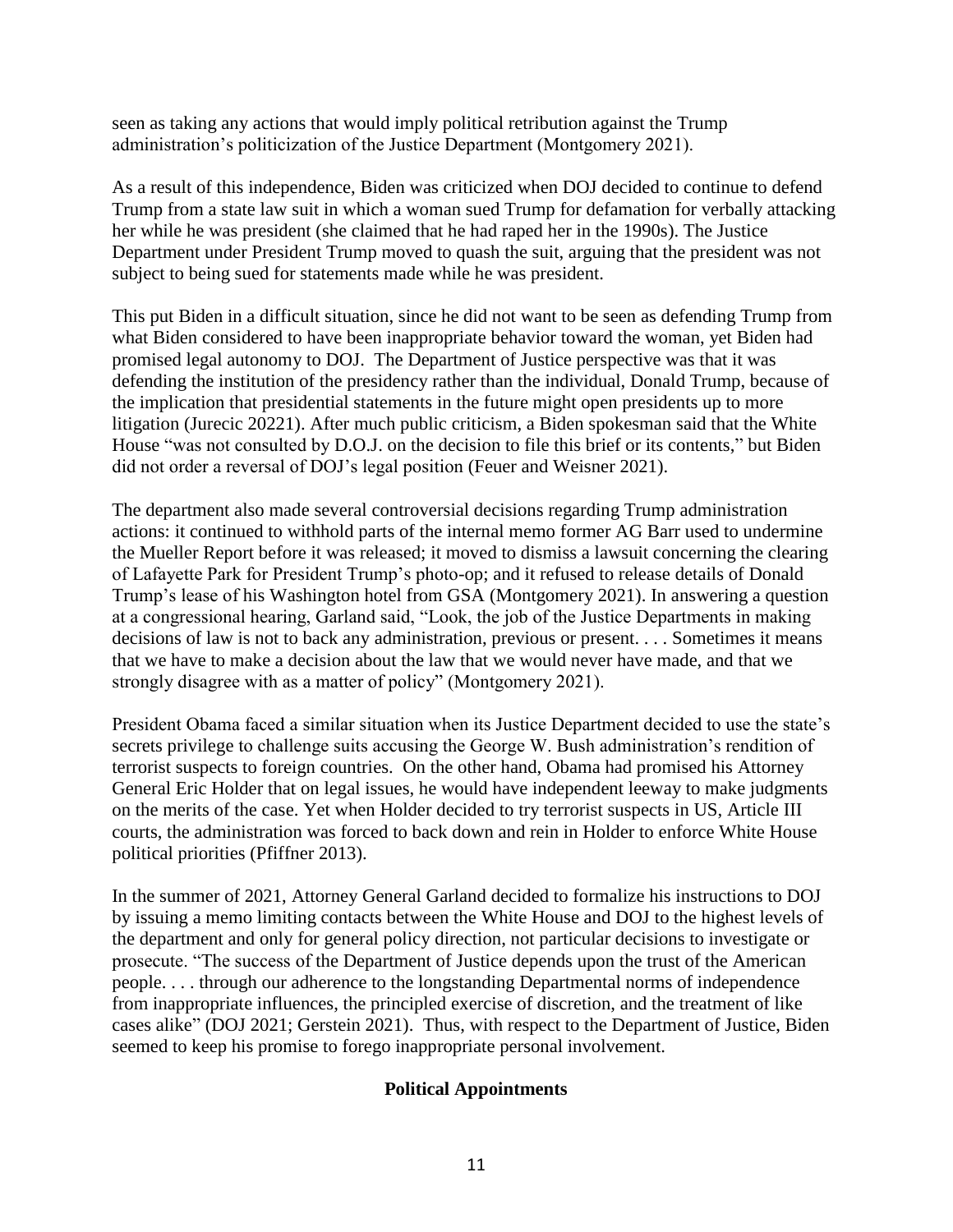Presidents of incoming administrations are notoriously slow in making appointments, in part because the United States has more political positions than any other modern industrialized democracy, with parliamentary systems having only several hundred political appointments to make. In contrast, a new president can fill more than 3500 political positions.

Most of the delay in getting appointments on board has been due to vetting and getting people actually nominated. At the end of their first two years in office, Bush 43, Obama, and Trump had made no nominations for 30% of Senate confirmed positions (Lewis 2021, 38). During his first two years, it took President Trump an average of 316 days to make a nomination. Though most delays are due to presidential failures to nominate, Senate confirmation has slowed from an average of 56 days during the Reagan administration to 115 days in the Trump administration (Partnership for Public Service 2020).

Although the numbers fluctuate a bit, the 2020 Plum book listed these categories:

| Presidential Appointments with Consent of the Senate (PAS)                                                                                                                              | 1118       |
|-----------------------------------------------------------------------------------------------------------------------------------------------------------------------------------------|------------|
| Presidential Appointments needing no Senate Confirmation (PA):<br>Non-Career ( <i>i.e. political</i> ) Senior Executive Service: (NC-SES)<br>Schedule C positions (SC: GS-15 and below) | 354<br>724 |
|                                                                                                                                                                                         |            |

[Source: U.S. House of Representatives, Committee on Oversight and Reform. 2020. *Policy and Supporting Positions*, December, p. 212.]

For a new administration to hit the ground running in appointing the leaders of the executive branch, there is no substitute for preparation, and the Biden transition team began early in the spring of 2020.

Although cabinet positions are always critical for a new administration, the Biden transition team realized that Senate confirmations of other PAS positions would be slow. So they decided to devote significant resources to vetting candidates for positions not needing Senate confirmation, particularly White House staff and non-career SES positions. Transition personnel director Suzy George worked with 250 transition personnel in addition to 200 volunteers to vet potential nominees and appointees (Thompson and Sfondeles 2021c).

This reversed the approach of most previous incoming administrations, which prioritized PAS appointments. After interviewing more than 8,000 candidates, the White House was able to swear in 1,136 appointees not needing Senate confirmation on Inauguration Day (more than Obama and Trump combined), 206 of which were White House staffers (Kaufman 2021; Kumar 2021; Tenpas 2021c). Although initial cabinet appointments are most highly visible and symbolic, White House staffers are central to establishing a new administration and creating an orderly policy process. This approach continued tight White House control of all levels of political appointments (since the Reagan administration), rather than giving broad leeway to cabinet secretaries to independently select their own subordinates.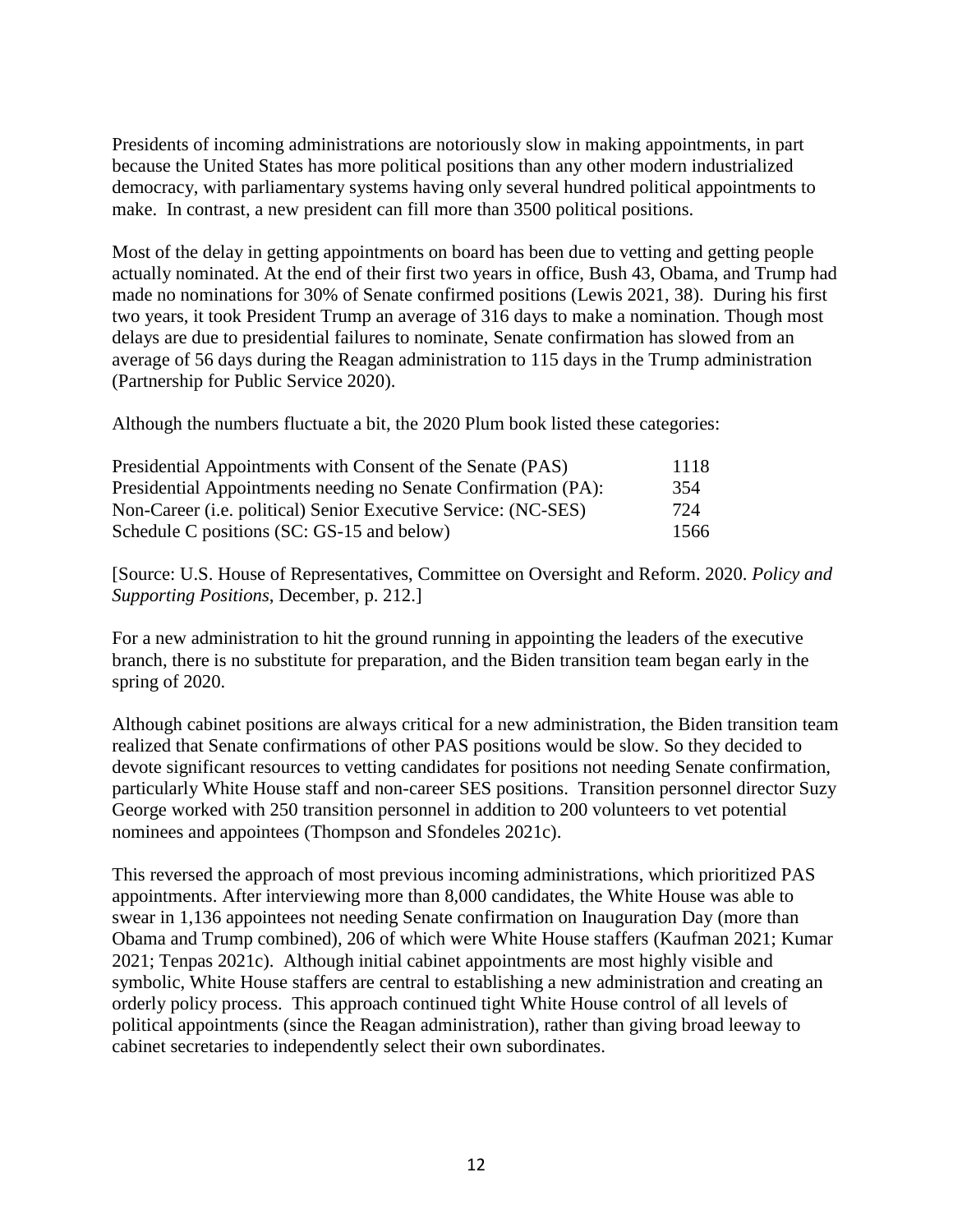Due to careful preparation, at the 100 day mark, with 220 PAS nominations, Biden led his six predecessors (White House Transition Project 2021); in confirmations, Biden had 41 PAS positions confirmed, more than Trump (with 28) and Bush 43 (with 34), but fewer than Obama (with 67) (Hiatt 2021; Padilla 2021). His relative early success in confirmations slowed, however, and by the 180 day mark, his nominations fell behind Obama, Reagan and W. Bush. In confirmations, Biden was significantly behind the average of his six predecessors except for Trump (White House Transition Project 2021). At six months, of the most important 796 PAS positions, Biden had nominated 183, with 98 confirmed, which made his appointments pace faster than Trump's but slower than Obama or Bush 43 (Partnership for Public Service 2021). In nominations of women for presidential appointments, Biden far outpaced his predecessors, 54% compared with previous average of 34% (White House Transition Project 2021).

In his first six months, Biden moved more quickly than his predecessors in sending nominations to the Senate, but the Senate took more than three times longer to act on his nominees than the Senate did for his predecessors (White House Transition Project 2021). Biden's relatively quick start with PAS nominations at the 100 day mark reflected thorough preparation and vetting during the transition. But the slowing of confirmations at 180 days might be explained by several factors. Cathy Russell, director of the Presidential Personnel Office, had about 80 people working for her, significantly fewer than during the transition. In addition, vetting the many social media accounts of potential nominees became more time consuming in recent years (Thompson and Sfondeles 2021c).

## **Biden's Policy Agenda**

The policy preparation during the Biden transition became apparent in the first weeks of his administration. The president's hugely ambitious, three-part "Build Back Better" agenda was compared to the legislative programs of FDR and LBJ, and contrasted with the less ambitious legislative agendas of his immediate predecessors, G.W. Bush, Obama, and Trump (especially Trump, see Edwards 2021). Biden was personally active in lobbying Congress, and through June, 2021, he had met with more than 200 members of Congress to argue for his policy agenda (Ignatius 2021). Although he signed fewer bills into law in his first 100 days than most of his modern predecessors (only 11), the significance of his enacted \$1.9 trillion American Rescue Plan was considerable.

Consistent with the secular trend of centralized policy control, the White House staff were the primary initiators and negotiators for Biden's plans. Cabinet secretaries helped advocate the plans to the public and Congress, and implemented those policies that became law.

## *American Rescue Plan*

The first part of Biden's Build Back Better agenda was designed to provide direct financial relief to individuals and revive the economy after the COVID recession as well as provide financial support for vaccinations and testing. The American Rescue Plan (aka the COVID-19 Stimulus Package) provided \$1400 direct payments to individuals, extended unemployment benefits with a \$300 weekly supplement, and emergency paid leave benefits as well as funds to replace tax income loss suffered by state and local governments. The total spending authorized by this budget resolution amounted to \$1.9 trillion. It passed the House (218-212) and the Senate by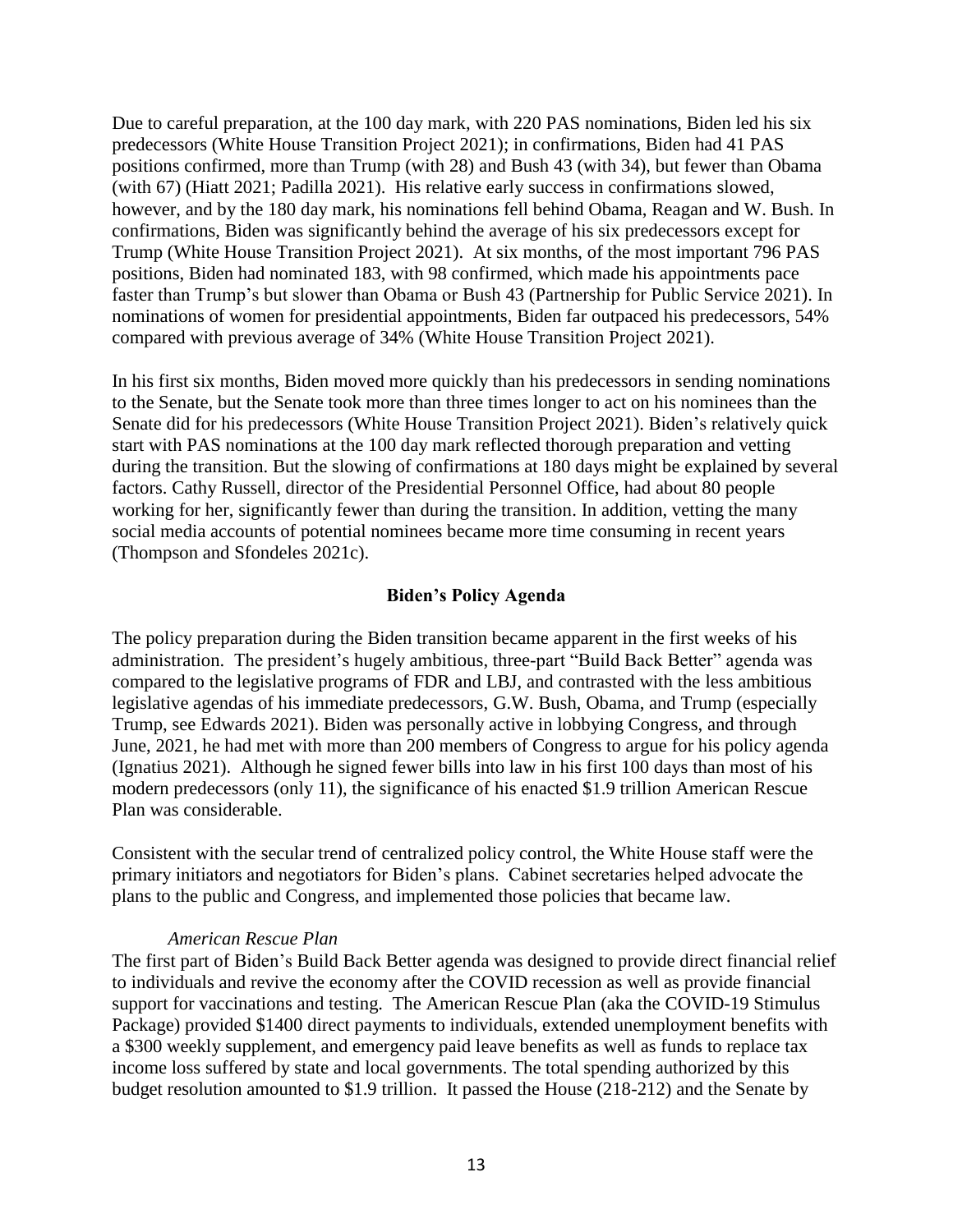simple majority vote, using the reconciliation process to avoid a filibuster, with Vice President Kamala Harris casting the tie braking vote. Democrats, however, had to drop their \$15 federal minimum wage proposal, because the Senate parliamentarian ruled that the \$15 minimum wage was not strictly a spending or tax measure and could not be included in the reconciliation bill. Biden signed the bill into law on March 22. 2021.

Counselor to Biden, Jeffrey Zients, coordinated COVID response planning during the transition and led policy development for the initiative for the bill. Zients was well qualified because of two stints as acting director of OMB and chair of the transition team. In the first months of the administration, he met with top members of his 21 person team, virtually and in person, six days a week (Terris 2021). One of the few White House officials who regularly briefed the president in person, Zients said that Biden continually insisted on learning the operational details of his planning (Wilner 2021).

This cross-cutting leadership role necessarily had to be run out of the White House, rather than any one agency, though Zients briefed cabinet level officials weekly (Wilner 2021). In contrast, President Trump held only sporadic meetings with his COVID response team and often publicly disagreed with them (Wagtendonk, 2020). The administration accomplished its self-declared goal of administering 100 million vaccinations in its first 100 days, but fell slightly short of the goal of vaccinating 70% of the adult populations by July 4.

## *American Jobs Plan*

In the second part of its Build Back Better agenda, the administration proposed its American Jobs Plan, which would have spent \$2.2 trillion over eight years to renew the infrastructure (broadly defined) of the United States. Previous presidents had unsuccessfully sought common ground between the parties on beginning to repair the grossly neglected infrastructure of roads, bridges, rail, airports, electric grid, as well as water and sewer systems. In addition to traditional infrastructure, the proposal also included what Democrats termed "human infrastructure," such as workforce development, affordable housing, and home care worker support. The proposal included a range of tax increases to pay for the investments, including increases in the corporate tax rate, eliminating tax loopholes, and increased enforcement funding for the IRS.

During his first full cabinet meeting on April 1, Biden named his "Jobs Cabinet" of five cabinet secretaries who would "take special responsibility" for his American Jobs Plan. "Working with my team here in the White House, these Cabinet members will represent me in dealing with Congress, engage the public in selling the plan, and help work out the details as we refine it and move forward" (Condon 2021). The team included the secretaries of Transportation, Energy, Commerce, Labor and HUD.

When it became clear that Republicans would strenuously oppose the huge spending package and tax increases, Biden worked with a committee of five Republican and five Democratic members of Congress to whittle the bill down to measures that were more traditionally considered physical infrastructure. In late June, an agreement in principle between the Republican and Democratic negotiators was reached. Biden, however, almost doomed the agreement when he said that he would not sign it unless it was accompanied by a separate bill that included the social spending that Democrats favored.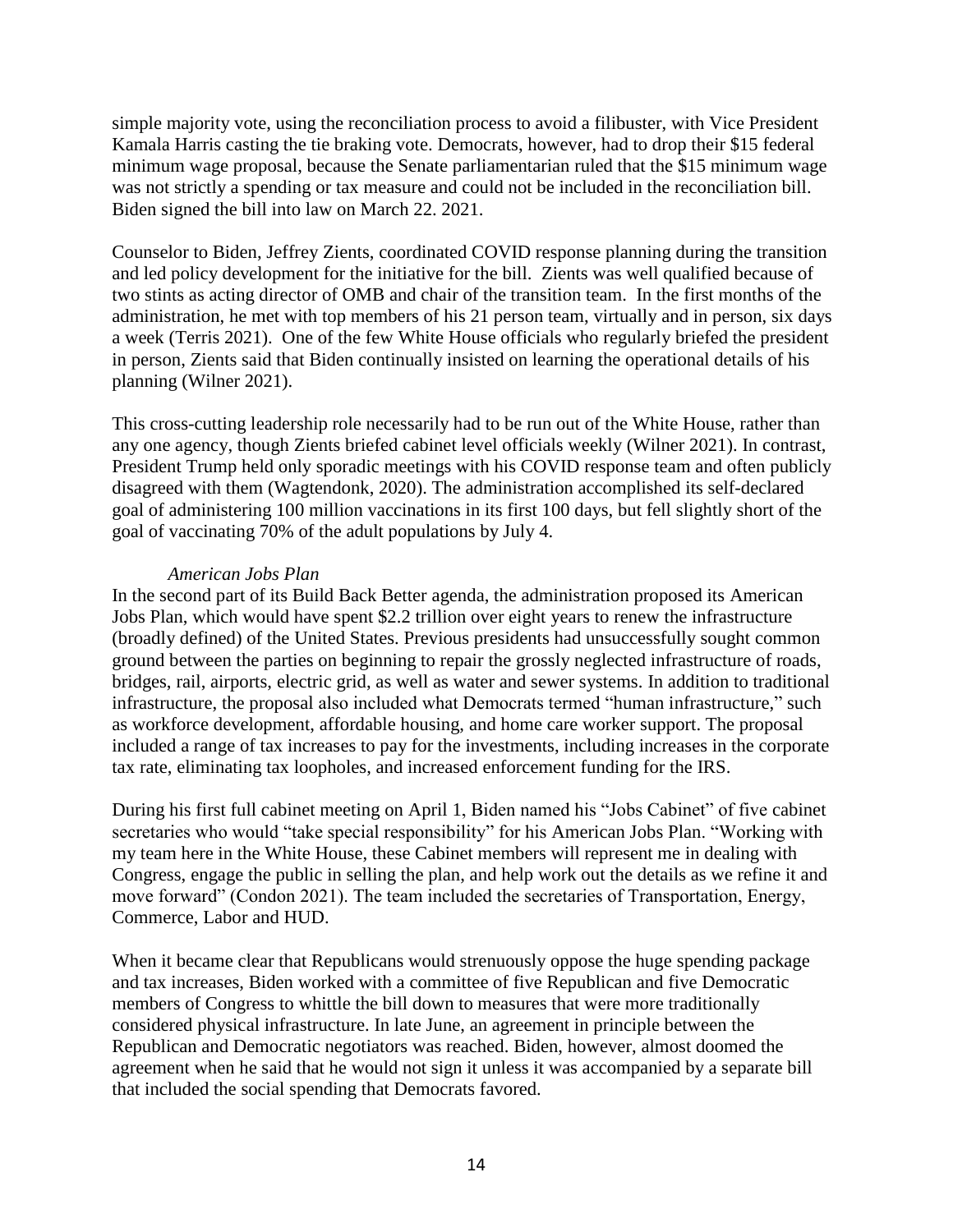When Republicans cried foul, Biden quickly walked back his statement and said he would sign the bill, and that he would pursue the other Democratic priorities on a separate track. After more weeks of negotiations, a bi-partisan group of legislators reached an agreement on a \$1 trillion, 2700 page bill, half of which was new spending and half already planned expenditures on roads and bridges. The spending would repair roads and bridges, replace all lead water pipes in the country, expand broad band access, repair major airports, modernize the energy grid, and build electric vehicle charging stations across the US (Romm 2021).

The president personally lobbied members of Congress to achieve the agreement, with crucial negotiations undertaken by senior Biden aide, Steven Ricchetti. In addition to Ricchetti, NEC Director Brian Deese, director of White House Operations, Louisa Terrell, and Commerce Secretary Raimondo were the main negotiators with Senate Republicans (Stein and Pager 2021; Kim 2021). Terrell's negotiating team conducted more than 330 phone calls or meetings with members of Congress, and the Office of Legislative Affairs met with members of Congress more than 60 times (Kim 2021). The infrastructure bill passed the Senate in early August, though the House would have to pass it if it were to become law.

#### *American Families Plan*

The third leg of Biden's Build Back Better agenda was the \$1.8 trillion American Families Plan**,** which included measures that were dropped from Biden's original infrastructure bill ("human infrastructure"). Provisions included paid family leave, financial allowances for children, preschool for three and four year olds, as well as free community college and an expansion of the earned income tax credit.

Overall, it proposed spending \$1 trillion on new investments and cutting \$800 billion in taxes for lower income people. The expenditures would be paid for by increasing taxes on the rich through increasing the top bracket by 2.9%, treating capital gains as regular income for those making more than \$1 million, and increasing IRS funding by \$80 billion over ten years (Ewall-Wice 2021). In announcing his \$1.8 trillion American Families Plan before a joint session of Congress on April 28, Biden named four cabinet members to his "Families Cabinet" (Treasury, Education, Agriculture) and Cecilia Rouse, chair of the CEA (Memoli 2021).

## *Biden's FY2022 Budget Proposal*

President Biden's May 2021 budget proposed total spending of \$6 trillion for Fiscal Year 2022 (OMB 2021, 37). Of course, the spending totals were changed as the proposals developed into more specific legislative measures. Democrats in Congress proposed enacting a broad range of Democratic priorities through a ten-year, \$3.5 trillion framework that included portions of the American Jobs Plan (that were dropped in order to seek Republican support for the infrastructure bill) and most of the provisions of the American Families Plan. With Republican opposition guaranteed, the framework for spending would have to pass the Senate as a reconciliation bill. Since some of the measures included did not directly involve taxing or spending, such as immigration reform, labor laws, and voting rights, the Senate parliamentarian would likely rule that they could not be included in a filibuster-proof reconciliation bill. As of August 2021, it was not certain that Biden could get both the House and Senate to vote for all of the Democratic policy agenda.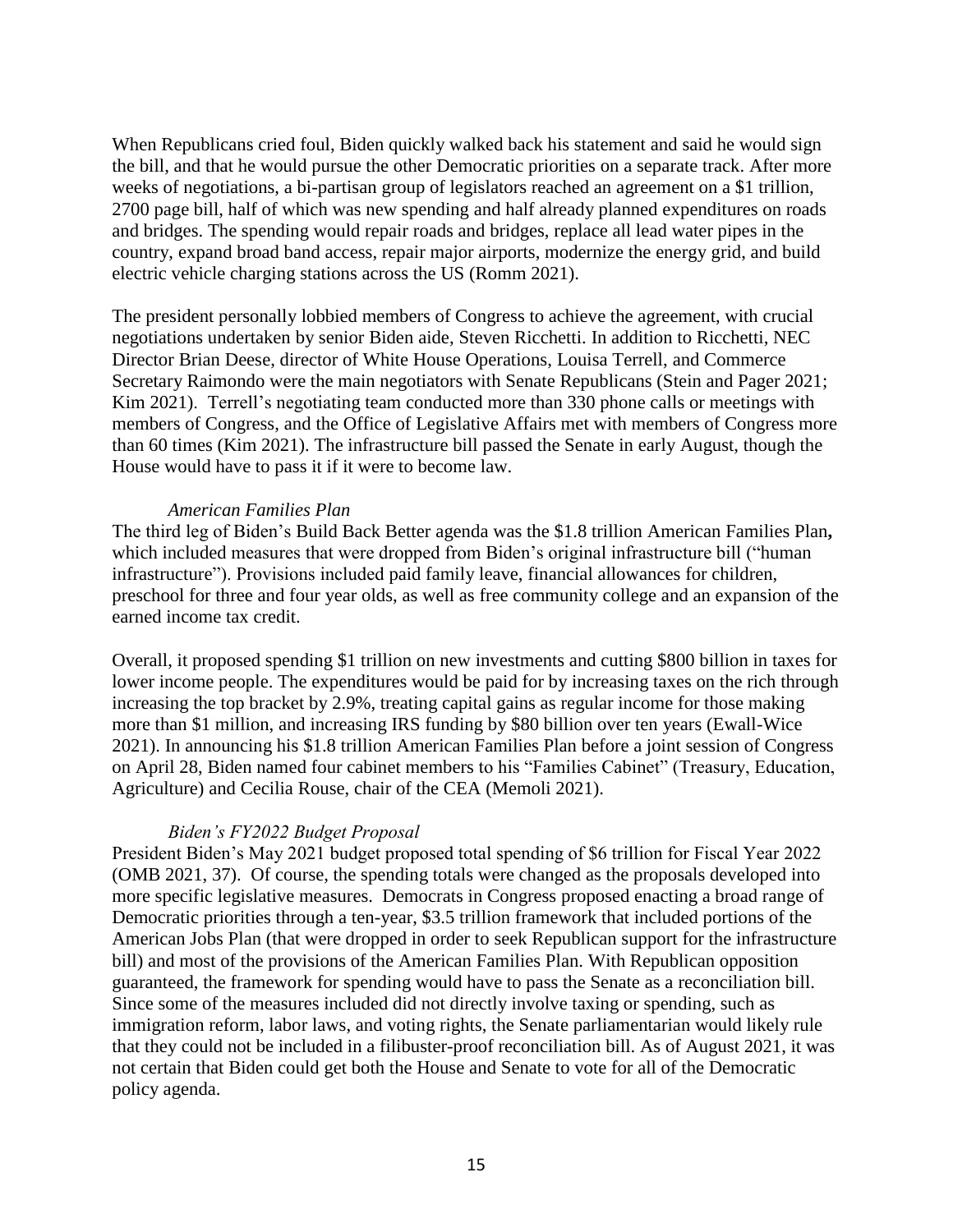It is not surprising that the lead in both policy development and negotiating with Congress on Bidens's most important policy initiatives was dominated by White House staffers rather than cabinet secretaries.

## *Unilateral Policy Actions*

With the rise of the polarization in Congress, presidents have been increasing the use of unilateral, executive directives to reverse policies of prior administrations and implement new policies (Pfiffner 2017). Biden had previously said that he would prefer to make policy change through legislation rather than unilateral action, "I've spent most of my career arguing against the imperial presidency," but the reality of Republican opposition in Congress led him to use his unilateral powers actively **(**Tumulty 2021). On his first day in office, he issued 17 executive orders, memoranda, and proclamations, changing US policy to rejoin the World Health Organization, the Paris Climate Accord, and ending Trump's ban on entry of people from primarily Muslim countries, among other policy changes (Kavi 2021).

Among his predecessors, Biden stood out significantly, issuing more executive orders (42) in his first 100 days in office than any president since Franklin Roosevelt. In contrast, Trump issued 33, Obama 19, and W. Bush 11 (Woolley and Peters, 2021). In addition, Biden also issued many symbolic proclamations, commemorating certain dates or praising individuals. The themes of many of these unilateral actions included COVID-19, climate change, and diversity.

In contrast to his predecessors, more of these executive orders (half) were directly aimed at reversing actions of his immediate predecessor; 21 of Biden's orders reversed Trump's, versus 8 for Trump, 7 for Obama, and 5 for W. Bush. More broadly, Biden reversed 76 of Trump's unilateral executive actions (Woolley and Peters 2021). According to Biden, "I'm not making new law – I'm eliminating bad policy" (Rudalevige 2021). The number of documents signed by Biden understates the scope of his actions, since many orders may be contained within one issued document. For instance, EO 13990 directed 40 distinct actions, including revoking 9 executive orders and directed that 13 regulations be reviewed (Woolley and Peters 2021).

Thus Biden continued the  $21<sup>st</sup>$  century trend, due to congressional polarization, of using executive actions to accomplish policy goals that could not make it through Congress.

## **Conclusion**

The most striking aspects of the Biden presidency were its contrasts to the Trump administration and its similarity to all other administrations since the 1970s. Biden's first half year in office represented a restoration of the traditional "regular order" of the presidency and a rejection of President Trump's idiosyncratic approach to leadership. Biden's White House was run by professionals with deep experience in the presidency and with Biden himself. Ron Klain managed the White House as a traditional, strong chief of staff, but not an overbearing one.

Biden did not reverse the trend of centralized control of the cabinet in the White House staff, though he highlighted the importance of his cabinet secretaries in selling his agenda to the public and Congress. The Justice Department was an exception to this trend, and Attorney General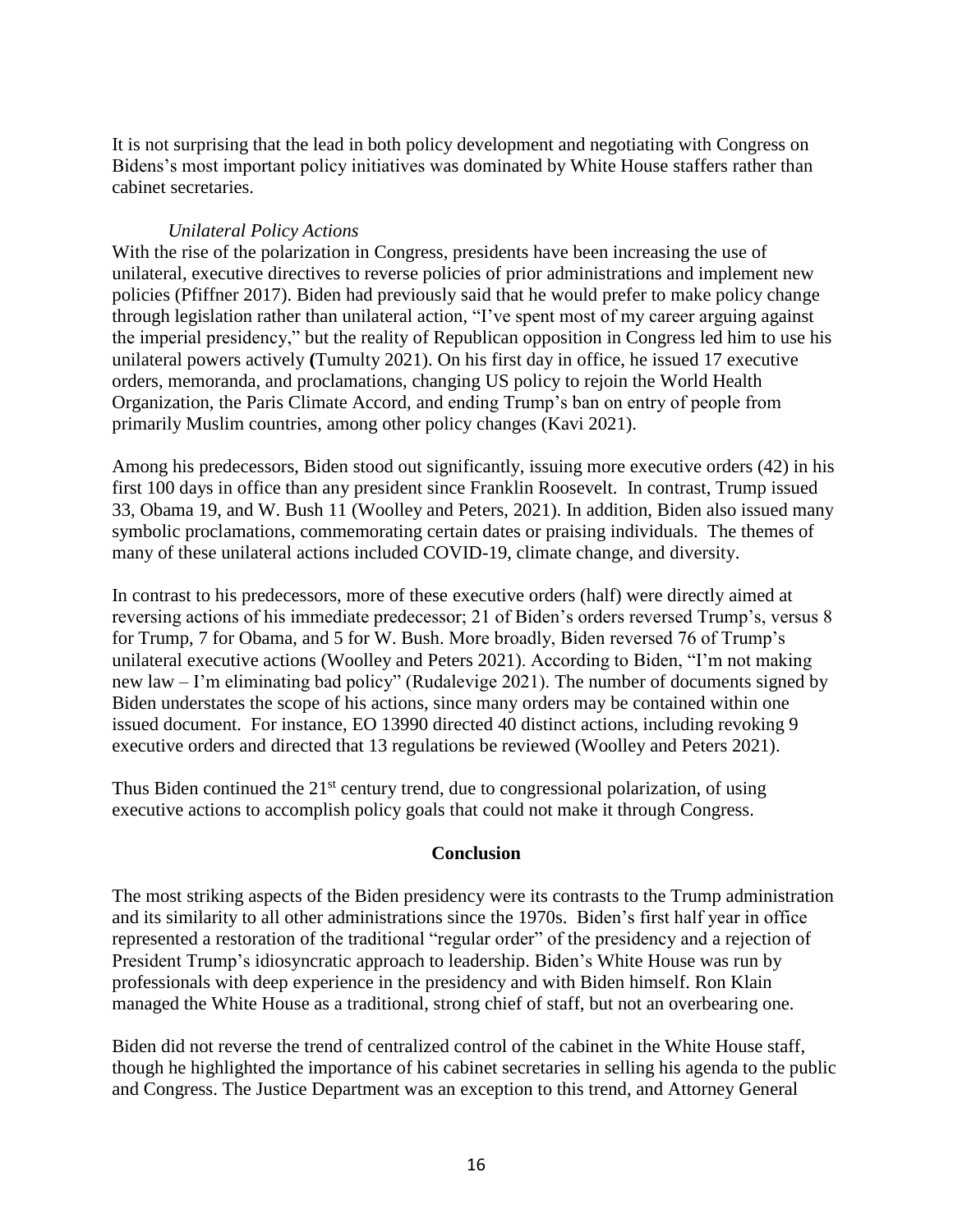Garland reversed President Trump's politicization of the Justice Department by creating more distance between it and the White House.

The Biden transition's approach to personnel recruitment reversed the typical focus on PAS appointments. In doing so, the administration was able to swear in more than 1100 appointments not needing Senate confirmation on inauguration day, an innovation likely to be followed in future presidential transitions.

The Biden legislative agenda was the most ambitious in decades, proposing \$6 trillion in spending on a broad range of Democratic priorities. Biden also used his independent executive authority aggressively to accomplish policy goals through executive orders, memoranda, and proclamations.

It remains to be seen whether future presidents will continue Biden's traditional approach or revert to President Trump's vision of the presidency as a personal rather than an institutional office.

**Acknowledgments:** The author would like to thank Christian Bale, Martha Coven, George Edwards, Martha Kumar, David Lewis, and John Owens for comments on an earlier version of this paper.

## **References**

Andrzejewski, Adam. 2021. "Biden's Bloated White House Payroll Is Most Expensive In American History." *Forbes,* July 1.

Ba, Heather, Brandon Schneider, and Terry Sullivan. 2020. "The Longer You Wait, the Longer It Takes." Forthcoming, *Congress and the Presidency*.

Baxter, Sarah. 2021. "Who's really running Biden's White House."*The Sunday Times* (London), May 2.

Benner, Katie. 2021. "Former Acting Attorney General Testifies about Trump's Efforts to Subvert Election." *New York Times*, August 7.

Binder, Sarah. 2021. "McConnell and Schumer ended their standoff over the new Senate. Who won and what happened?" TMC, *Washington Post*, January 26.

Bruen, Brett and Adam Ereli. 2021. "How Many 'Special Envoys' Does Joe Biden Need?" *Politico*, May 16.

CBS News. 2017. "Trump: I can do whatever I want with the Justice Department." (December 29).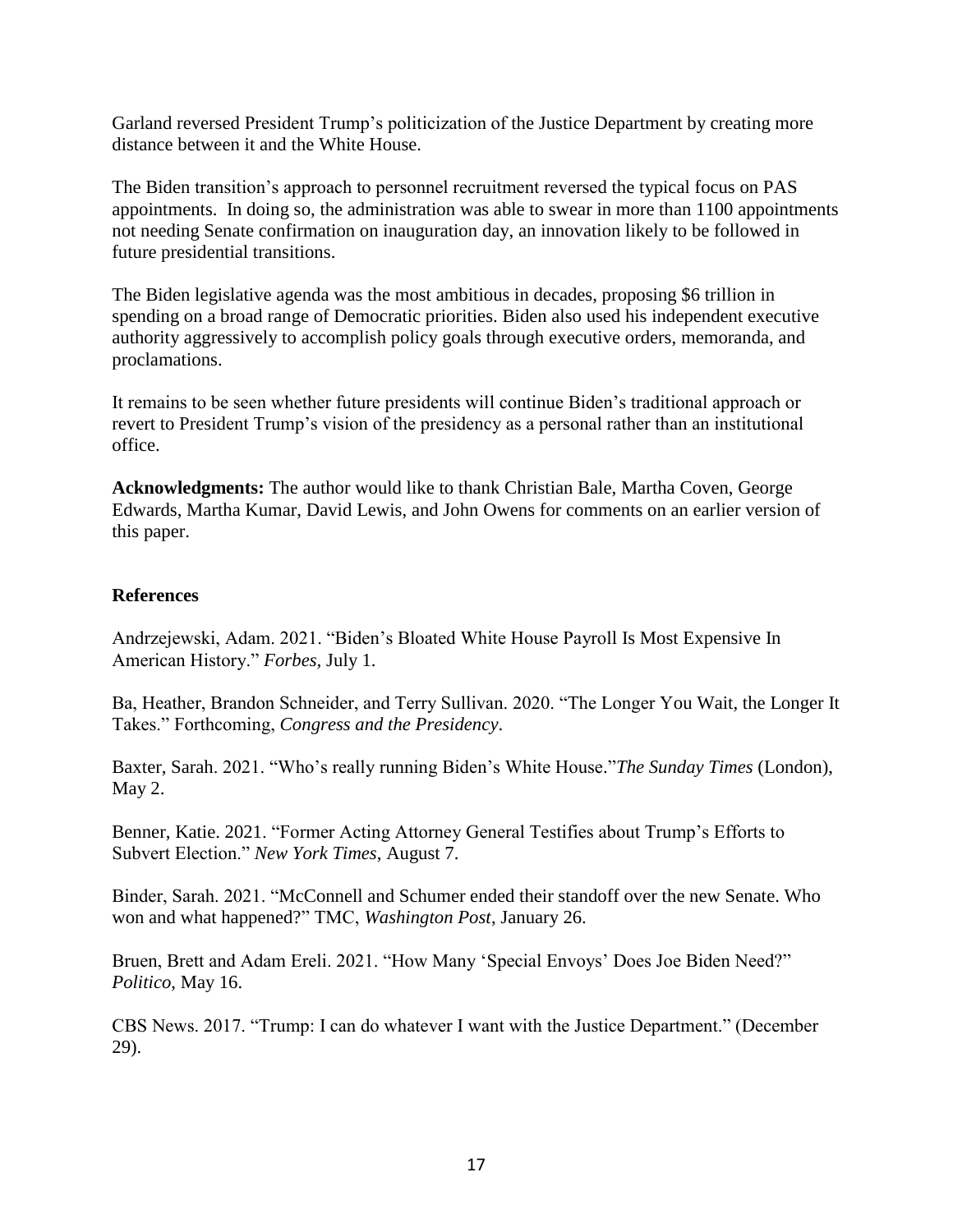Cochrane, Emily. 2021. "Democrats Float \$6 Trillion Plan Amid Talks on Narrower Infrastructure Deal." *New York Times*, June 17.

Condon, George E. Jr. 2021. "Biden is putting his own touches on the Cabinet," *National Journal*, April 11.

Crowley, Michael. 2020. "Trump Won't Commit to 'Peaceful' Post-election Transfer of Power." *New York Times*, September 23.

Department of Justice, Office of the Attorney General. 2021. "Memo: Department of Justice Communications with the White House," July 21.

Edwards, George C. 2021. "Was Donald Trump and Effective Leader of Congress?" *Presidential Studies Quarterly*, March.

Egan. Lauren. 2021. "White House releases staff salaries, touts closing the gender wage gap." *NBC News*, July 1.

Ewall-Wice, Sarah. 2021. "Biden's American Jobs Plan and American Families Plan: What's in them and where the funding will come from." *CBS News,* May 1.

Ewing, Philip and Brian Naylor. 2021. "Bidens Says Capitol Attack Was 'Culmination' Of Trump's Assault On Democracy." *NPR*, January 7.

Fandos, Nicholas and Luke Broadwater. 2021. "Democrats Eye Budget to Force Policy Changes, Testing Bounds of the Rules. *New York Times*, August 6.

Feuer, Alan and Benjamin Weiser. 2021. "Biden Justice Department Seeks to defend Trump in Suit Over Rape Denial." *New York Times*, June 7.

Gerstein, Josh. 2021. "Justice Department issues policy limiting White House contact." *Politico*, July 21.

Haberman, Maggie, Nick Corasaniti and Linda Qiu. 2020. "Trump's False Attacks on Voting by Mail Stir Broad Concern." *New York Times* (June 24).

Hess, Stephen and James Pfiffner. 2021. *Organizing the Presidency*, Fourth edition, with Stephen Hess (Washington: Brookings, 2021).

Hiatt, Fred. 2021. "For Biden, 44 confirmations down, only 1,156 to go." *Washington Post*, May 2.

Hitlin, Paul**.** 2021. "Senate Taking Longer To Confirm Biden's Cabinet Than for Most Recent Presidents." Partnership for Public Service, Center for Presidential Transition, January 28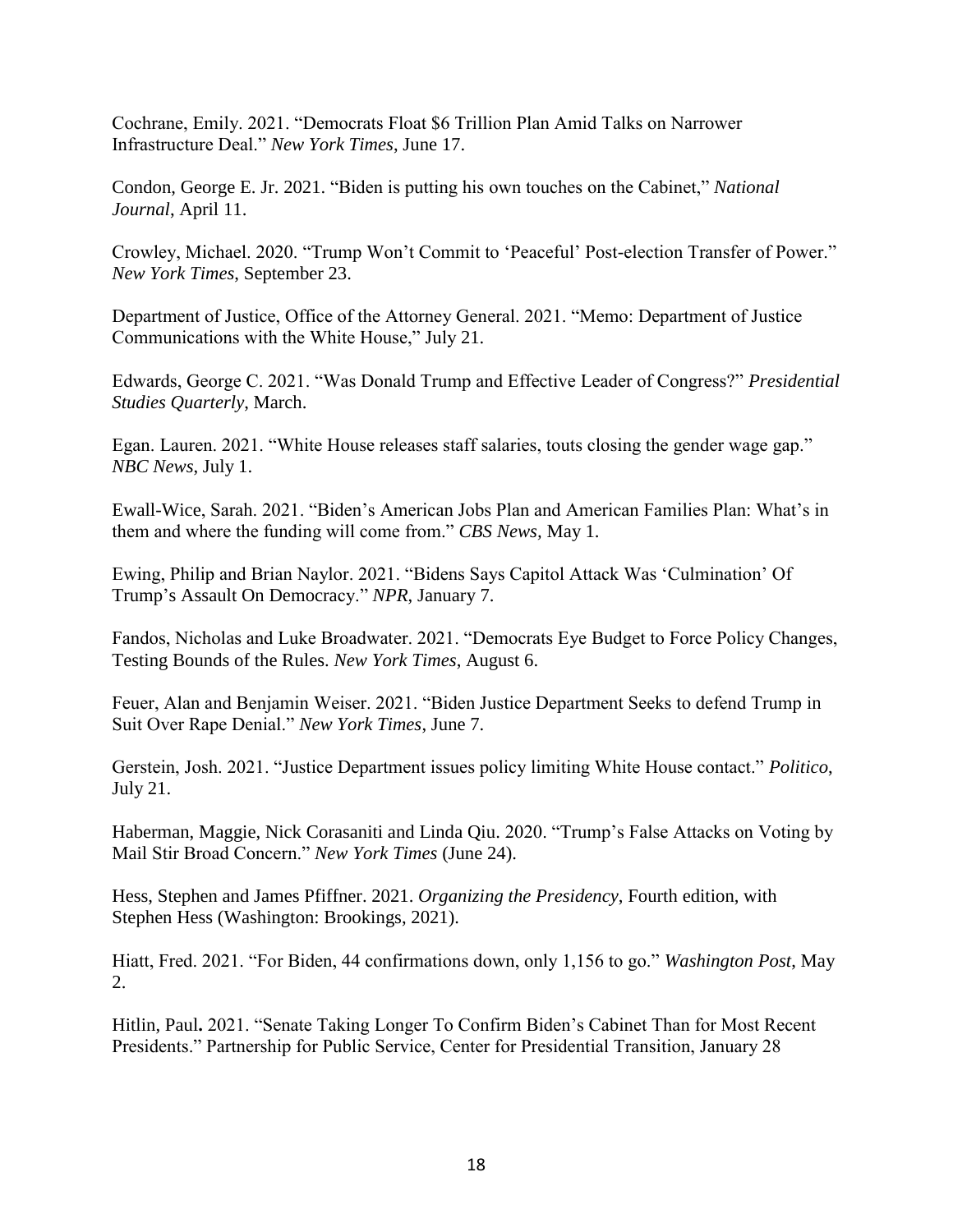Ignatius, David. 2021. "Biden learned Washington as a senator. He needs a different skill set now." *Washington Post*, June 29.

Jurecic, Quinta. 2021. "There's No Good Way to Protect the Presidency Anymore." *The Atlantic*, June 28.

Kane, Paul. 2021. "Biden's slow and steady approach on Cabinet choices seems to be working." *Washington Post*, March 6.

Karni, Annie. 2021. "In Biden White House, the Celebrity Staff Is a Thing of the Past. *New York Times*, May 18.

Kaufman, Ted. 2021. "I led the Biden presidential transition." *Fortune,* May 4.

Kavi, Aishvarya. 2021. "What the President's 17 Executive Actions Aim to End, Establish and Restore." *New York Times*, January 21.

Kim, Seung Min. 2021. "The quiet Biden-GOP talks behind the infrastructure deal." *Washington Post*, August 1.

Kumar, Anita. 2021. "In Biden's White House, surprise visits with staff replace late-night tweets." *Politico* February 3.

Kumar, Martha. 2015. *Before the Oath: How George W. Bush and Barack Obama Managed a Transfer of Power*. Johns Hopkins University Press.

Kumar, Martha. 2021. "Joseph Biden's Effective Presidential Transition: 'Started Early, Went Big.'" *Presidential Studies Quarterly*, Vol. 501, Issue 3 (September), pp. 1-27.

Leibovich, Mark. 2021. "The Ascension of Ron Klain." *New York Times,* July 18.

Levin Bess. 2021. "Is Biden's Justice Department Actually Going to Defend Trump Against Capitol Riot Lawsuits." *Vanity Fair*, June 22.

Lewis, David and Mark D. Richardson. "The Very Best People: President Trump and the Management of Executive Personnel. *Presidential Studies Quarterly*, March, pp. 51-70.

Lewis, Michael. 2018. *The Fifth Risk*. NY: W.W. Norton.

Liptak, Kevin, Jeff Zeleny, Phil Mattingly, and Gregory Kreig. 2021."Ron Klain emerges as a force behind the scenes – and on Twitter, *CNN* (February 27).

Memoli, Mike. 2021. "Biden tasks five Cabinet members with selling American Families Plan to public." *NBC News*, April 29.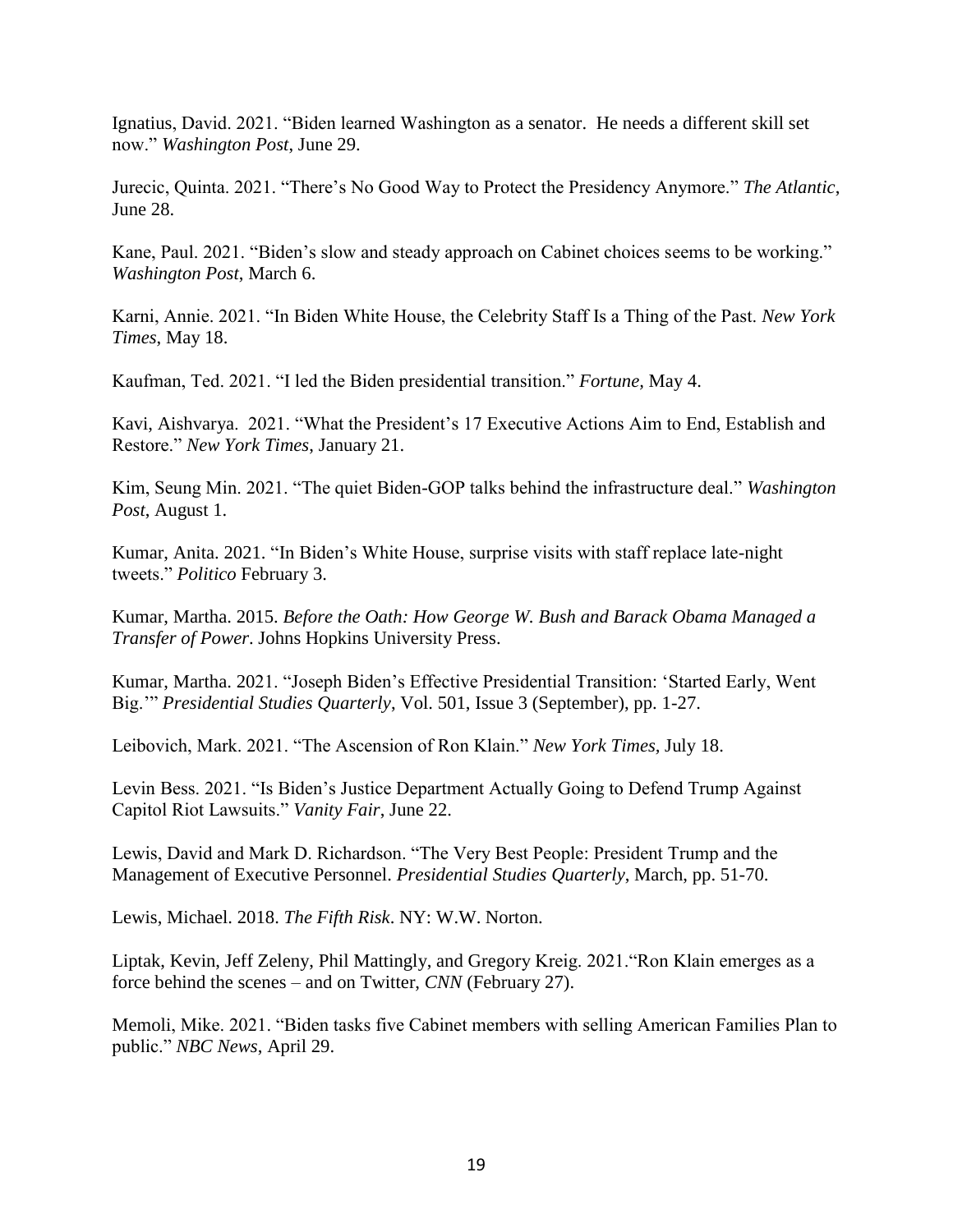Merica, Dan. 2020. "Biden says he will ask Americans to wear masks for the first 100 days he's in office." *CNN,* December 3.

Montgomery, David. 2021. "Merrick Garland Will Not Deliver Your Catharsis." *Washington Post Magazine*, July 19.

Natasha Korecki and Daniel Lippman. 2021. "Inside Biden's bubble: How an insular White House has kept drama and leaks at a minimum." *Politico*, April 27.

Nextar Media Wire. 2021. "White House staff salaries: Here's how much Biden's top advisors are paid." *Nextar*, July 2.

Nuzzi, Olivia. 2021. "How the White House Polices Language in Washington." *New York Magazine*, May 8.

OMB.2021 *Budget of the U.S. Government*. Washington, Government Printing office, May 28.

Padilla, Marial. 2021. "Biden Promised the Most Diverse Administration Ever." *Government Executive*, May 3.

Parker, Ashley. 2021. "Weightlifting, Gatorade, birthday calls: Inside Biden's day." *Washington Post*, May 24.

Partnership for public Service. 2020. "Senate Confirmation Process Slows to a Crawl." [https://presidentialtransition.org/wp-content/uploads/sites/6/2020/01/Senate-Confirmations-](https://presidentialtransition.org/wp-content/uploads/sites/6/2020/01/Senate-Confirmations-Issue-Brief.pdf)[Issue-Brief.pdf](https://presidentialtransition.org/wp-content/uploads/sites/6/2020/01/Senate-Confirmations-Issue-Brief.pdf)

Partnership for public Service. 2021. "Political Appointee Tracker," July 24. <https://ourpublicservice.org/political-appointee-tracker/>

Perry, Mark. 2021. "How Biden Will – and Won't -- Battle the Pentagon." *Foreign Policy*, April 12.

Pfiffner, James 1993. "The President's Chief of Staff: Lessons Learned," *Presidential Studies Quarterly*, Winter 1993, pp. 77-102.

Pfiffner, James. 1996. *The Strategic Presidency: Hitting the Ground Running*, 2<sup>nd</sup> ed. Lawrence. KS: University Press of Kansas.

Pfiffner, James. 2009. "Presidential use of White House 'Czars'" Testimony before the Senate Committee on Homeland Security and Governmental Affairs, October 22.

Pfiffner, James. 2013."Organizing the Obama White House," in James A. Thurber, ed., *Obama in Office*. Boulder, CO: Paradigm Publishers, 2011), pp. 75-85.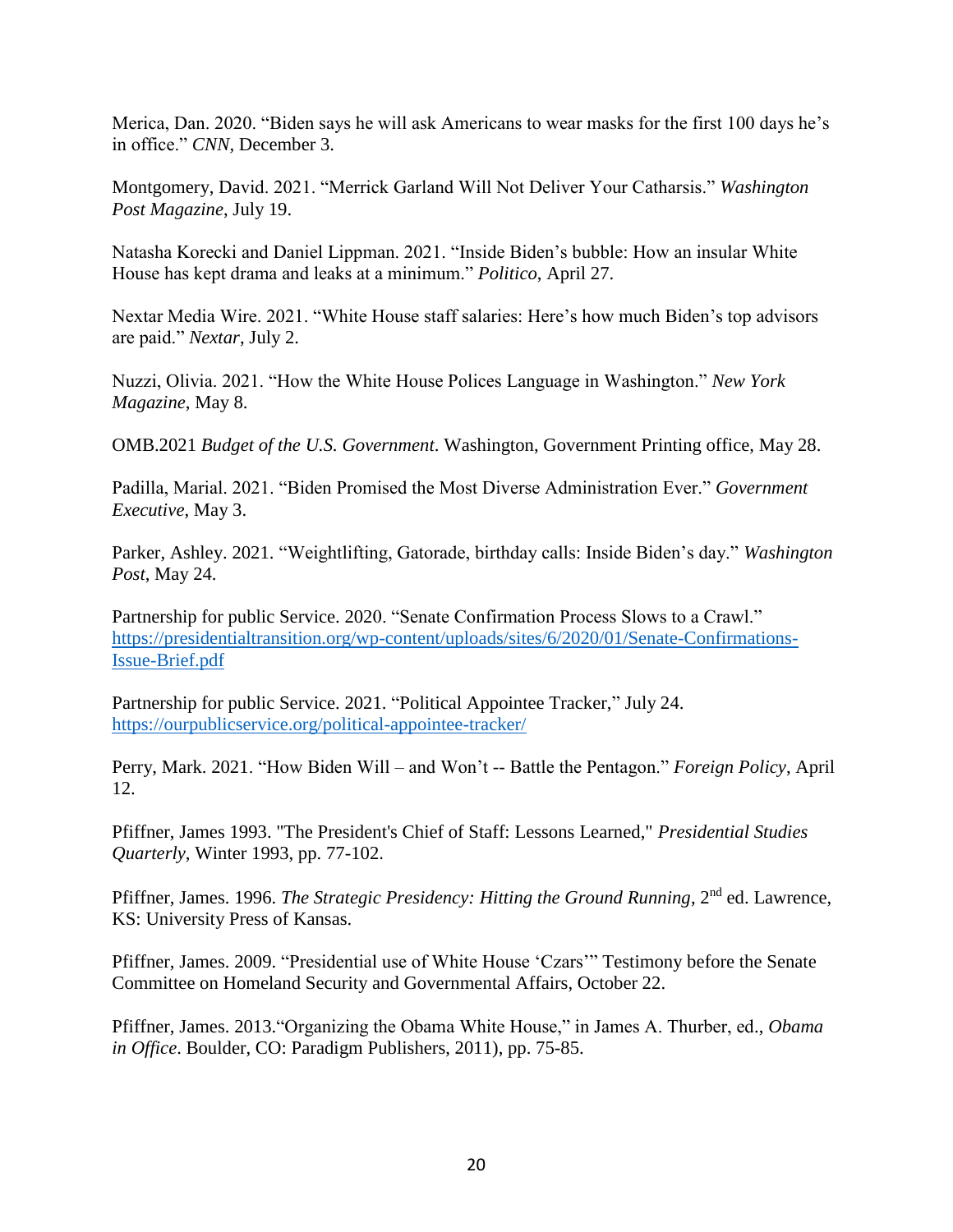Pfiffner, James. 2017. "Unilateral Presidential Authority: Uses and Abuses," in *Rivals for Power*, edited by Jordan Tama and James Thurber. Roman and Littlefield, pp. 75-97.

Pfiffner, James 2018. "Organizing the Trump Presidency, *Presidential Studies Quarterly* Vol. 48, No. 1, March, pp. 153-167.

Pfiffner, James. 2021a. "The Transition of the Presidency, 2020-2021," *Korean Journal of Policy Studies*," Special Issue, pp. 110-137

Pfiffner, James 2021b. "Donald Trump and the Norms of the Presidency," *Presidential Studies Quarterly*, March, 96-124.

Romm, Tony. 2021. "Senate finishing crafting \$1 bipartisan infrastructure proposal, setting delicate debate in motion." *Washington Post,* August 1.

Rudalevige, Andrew. 2021. "Bill Clinton said he was ending big government. Biden wants to bring it back." TMC, *Washington Post*, April 30.

Rutenberg, Jim, Nick Corasaniti, and Alan Feuer. 2020. "Trump's Failed Crusade Debunks G.O.P.'s Case For Voting Restrictions. *New York Times*, December 27.

Schorr, Isac. 2021. "White House Press Corps Handed Editorial Control to Biden Team. *National Review*, May 11.

Shear, Michael, Katie Rogers, and Annie Karni. 2021. "Beneath Joe Biden's Folksy Demeanor, a Short Fuse and an Obsession With Details." *New York Times*, May 14.

Sollenberger, Mitchell and Mark Rozell. 2012. *The President's Czars: Undermining Congress and the Constitution*. University Press of Kansas.

Stein, Jeff and Tyler Pager. 2021. "Biden whisperer, longtime Washington lobbyist helps secure breakthrough in infrastructure talks." *Washington Post,* June 24.

Swisher, Kara. 2021. "Biden's Chief of Staff Worried About 'Everything." Except the Midterms." *New York Times* podcast, "Sway," July 1.

Tenpas, Kathryn Dunn 2021a. "Tracking turnover in the Trump administration." Brookings, January. https://www.brookings.edu/research/tracking-turnover-in-the-trump-administration/

Tenpas, Kathryn Dunn. 2021b. "Just how diverse is President Biden's prospective Cabinet?" Brookings, January 13.

Tenpas, Kathryn Dunn. 2021c. "Key staff in the Biden administration," Miller Center, University of Virginia. <https://millercenter.org/biden-administration-tracker>